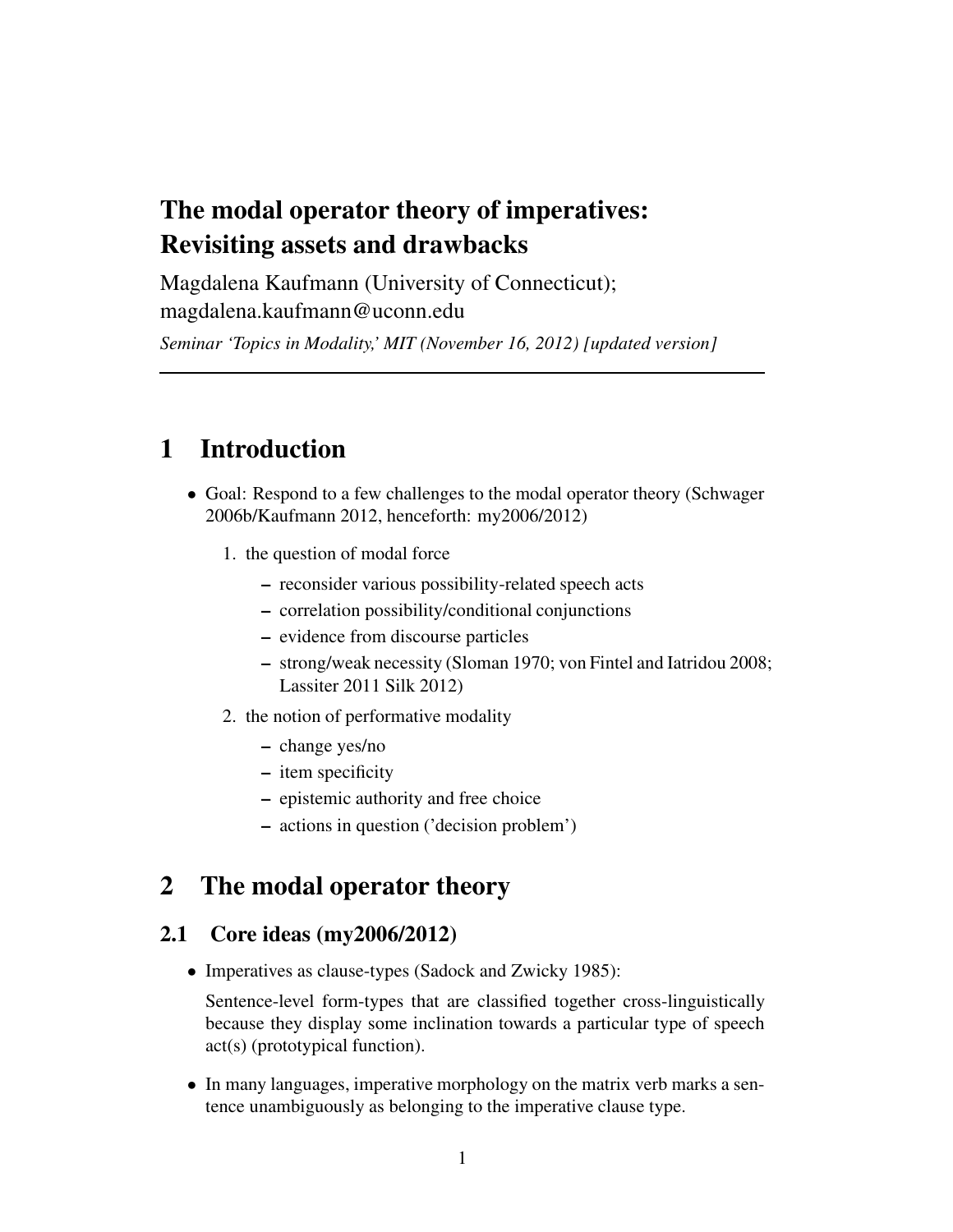Note: This should be checked more carefully. Some varieties of colloquial German<sup>1</sup> seems to allow for *wh*-interrogative syntax + imperative morphology (use: rhetorical questions exclusively, my2006/2012,Kaufmann and Poschmann subm). In response to *I have no idea what to buy for tomorrow's BBQ!*:

(1) Was kauf What buy.IMP PRT for a schon ein für's Grillen? Wie wär's mit Grillfleisch, BBQ? Würstchen und einer Kiste Bier!?

'Come on - What about some meat, sausages, and a crate of beer?'

• Embedding of imperatives is crosslinguistically rather rare (Aikhenvald 2010). Intended for morphosyntactic properties constitutive of matrix imperatives. [*caveat*: one's notion of embedding]

Note: Rare doesn't mean impossible; consider e.g. speech reports (Pak, Portner, and Zanuttini 2004; Portner 2007: Korean, Rögnvaldsson 1998: Old Scandinavian, my2006/2012, Kaufmann and Poschmann subm: Colloquial German, Crnič and Trinh 2009: Colloquial English, Rus 2007: Slovenian,. . . ). Complements all paraphrasable as '*that* [matrix addressee] *should*. . . '.

• Functional inhomogeneity problem (FIP, my2006/2012) In addition to their prototypical function  $(ORDER/COMMAND)^2$ , imperatives allow for a variety of other uses (Austin 1962, p. 76; Schmerling 1982; Donhauser  $1986...$ ).

How do we know? - (*i*) Full description of utterance context would fit characterization given by some speech act theory (hopefully; finding so far: surprisingly little detailed discussion on PERMISSIONs, and in particular CON-CESSIONs). (*ii*) Predicate chosen for suitable speech report (and assume we could give suitable semantics for predicate if pressured - speech act theory  $again...$ ).

(2) a. Lies read.IMP this das! 'Read this!' ORDER He ordered me to read this.

 $1$ To this point, we have not been able to individuate a demographic factor that would predict the acceptance of the examples in question.

<sup>&</sup>lt;sup>2</sup>'The main difference between commands and orders is that orders to not require an institutional structure of authority.' Searle and Vanderveken (1985:p.201)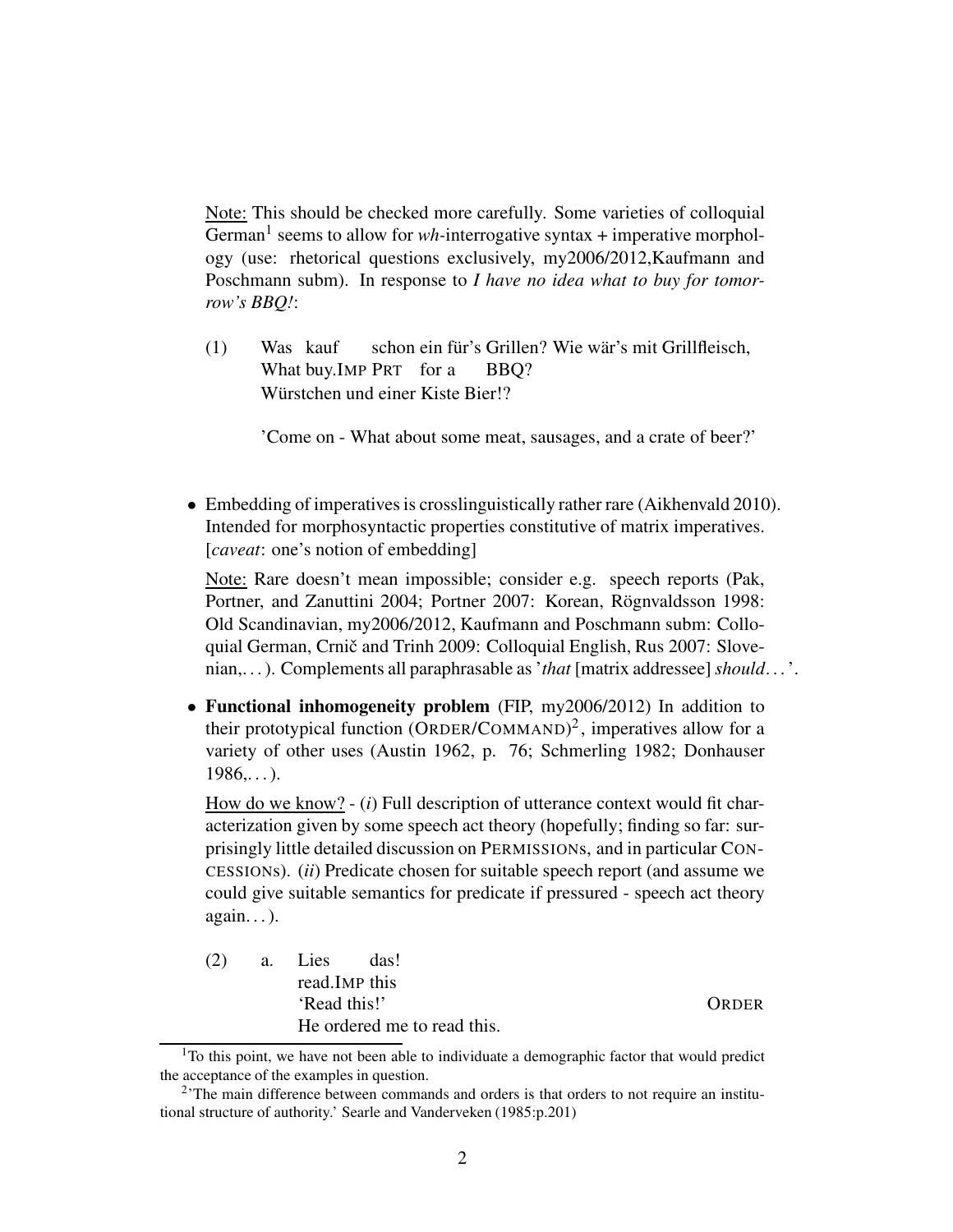|     | b.             | <b>Bleib</b><br>weg vom<br>Projektor!                                         |
|-----|----------------|-------------------------------------------------------------------------------|
|     |                | stay. IMP away from-the projector                                             |
|     |                | 'Stay away from the projector!'<br><b>WARNING</b>                             |
|     |                | He warned me to stay away from the projector.                                 |
|     | $\mathbf{c}$ . | diese Tabletten bis es dir besser geht.<br>Nimm                               |
|     |                | take. IMP these pills until it you better goes                                |
|     |                | 'Take these pills until you feel better.'                                     |
|     |                | He advised me to take these pills until I feel better.                        |
|     | d.             | Geh nicht auf diese Party!                                                    |
|     |                | go. IMP not to this party                                                     |
|     |                | 'Don't go to the party!'<br>PROHIBITION                                       |
|     | e.             | viel Spaß auf der Party!<br>Hab                                               |
|     |                | have.IMP lot fun at the party                                                 |
|     |                | 'Have fun at the party!'<br><b>WISH</b>                                       |
|     | f.             | nicht noch eine Vase zerbrochen!<br>Bitte hab                                 |
|     |                | please have. IMP not PRT a vase broken                                        |
|     |                | 'Please don't have broken another vase!' <sup>3</sup>                         |
|     | g.             | bitte das Licht ab.<br>Dreh                                                   |
|     |                | turn. IMP please the light off                                                |
|     |                | 'Turn off the light, please!'<br><b>REQUEST</b>                               |
|     | h.             | Fahr<br>Hölle!<br>zur                                                         |
|     |                | go. IMP to-the hell                                                           |
|     |                | 'Go to hell!'<br><b>CURSE</b>                                                 |
|     |                |                                                                               |
| (3) | a.             | (Es beginnt um 8, aber) komm früher, wenn du magst!                           |
|     |                | (it starts at 8, but) come. IMP earlier, if you like                          |
|     |                | '(It starts at eight, but) come earlier if you like!' <sup>4</sup> PERMISSION |
|     | b.             | Ok, dann komm eben nicht! (Wenn du dich<br>für so                             |
|     |                | ok, then come. IMP PRT not (if you yourself for so                            |
|     |                | schlau hältst.)                                                               |
|     |                | clever take)                                                                  |
|     |                | 'All right, don't come then! (If you think you are so clever.)'               |
|     |                | <b>CONCESSIVE</b>                                                             |
| (4) | a.             | Werd<br>mal<br>selber von einem Haifisch gebissen,                            |
|     |                | shark<br>become once/PRT yourself by a<br>bitten                              |
|     |                | bevor du hier so groß redest.                                                 |
|     |                | before you here so big talk.2P.SG.IND                                         |
|     |                | (roughly) 'Be bitten by a shark yourself before you talk so pre-              |

 ${}^{3}$ English example taken from Culicover and Jackendoff (1997).

<sup>&</sup>lt;sup>4</sup>Example from Hamblin (1987).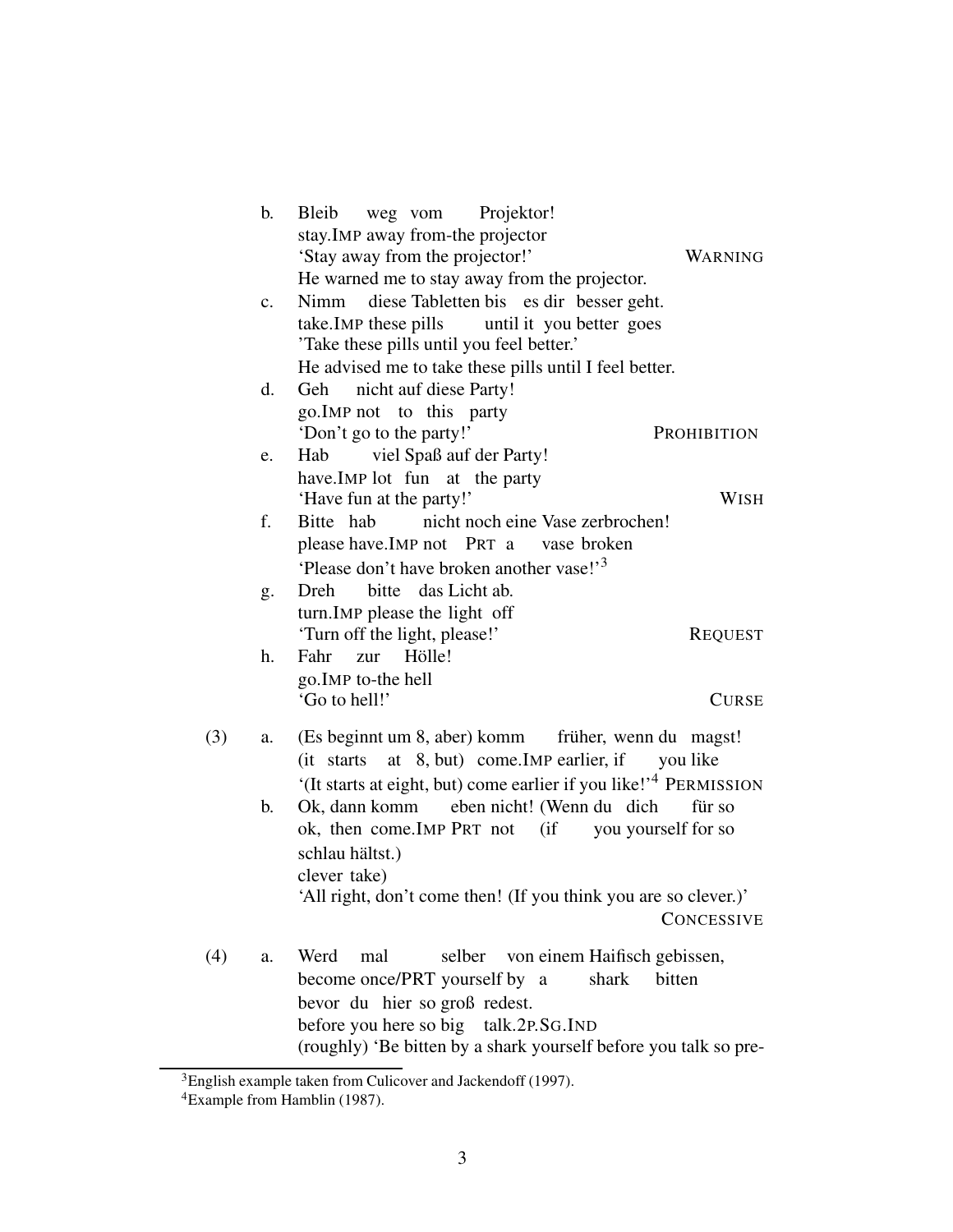sumptuously.' ??? (Crazy passive imperatives, CPI)

b. Fass touch.Imp the frog den Frosch ruhig an, der tut dir nichts! PART at, it does you nothing 'You can really just touch it, don't worry, it won't hurt you.' (from Grosz 2008, who credits Irene Heim, p.c.) SUGGESTION-INVITATION-ADVICE?

Sub-speech act level (conditional antecedent-like):<sup>5</sup>

(5) Komm come.IMP in-time and you get pünktlich und du kriegst einen Sitzplatz. a seat 'Come in time and you'll get a seat.' Conditional *and*, (IaD)

ORDER, ADVICE, WARNING,  $(...?)$  + good reason:

 $(6)$  Komm come.IMP in-time or you miss pünktlich oder du verpaßt den ersten Vortrag! the first slot 'Come in time, or you'll miss the first slot!'

#### Apparently conditional *or*, (IoD)

• Imperative clauses are well-formed expressions of their language and should thus fall within the domain of semantic interpretation.

In particular, semantic interpretation should account for

- 1. association with prototypical function
- 2. association with actual function (speech act) in any given context (given a full specification of the relevant circumstances, in particular the participants' publicly accessible beliefs and desires)

Here: 'Semantic' interpretation in the 21st century-loose sense (any aspect about meaning/use that is associated conventionally: static *at-issue* meaning, context change potentials, presuppositions, CIs,. . .).

• Possible objection to relevance of FIP: 'virtually any linguistic expression could - under employment of its literal meaning - be used for any function in

<sup>&</sup>lt;sup>5</sup>Conjunctions between imperatives and declaratives (IaDs) that receive conditional interpretations are often distinguished according to whether they are still used as incentives to act on the imperative, with the second conjunct specifying a positive consequence that may count as motivation (Type I), or as truly hypothetical conditonals (Type II). As this distinction is largely orthogonal to the discussion in the following, I will not discuss it in detail, cf. e.g. von Fintel and Iatridou (2012) and Kaufmann (2012).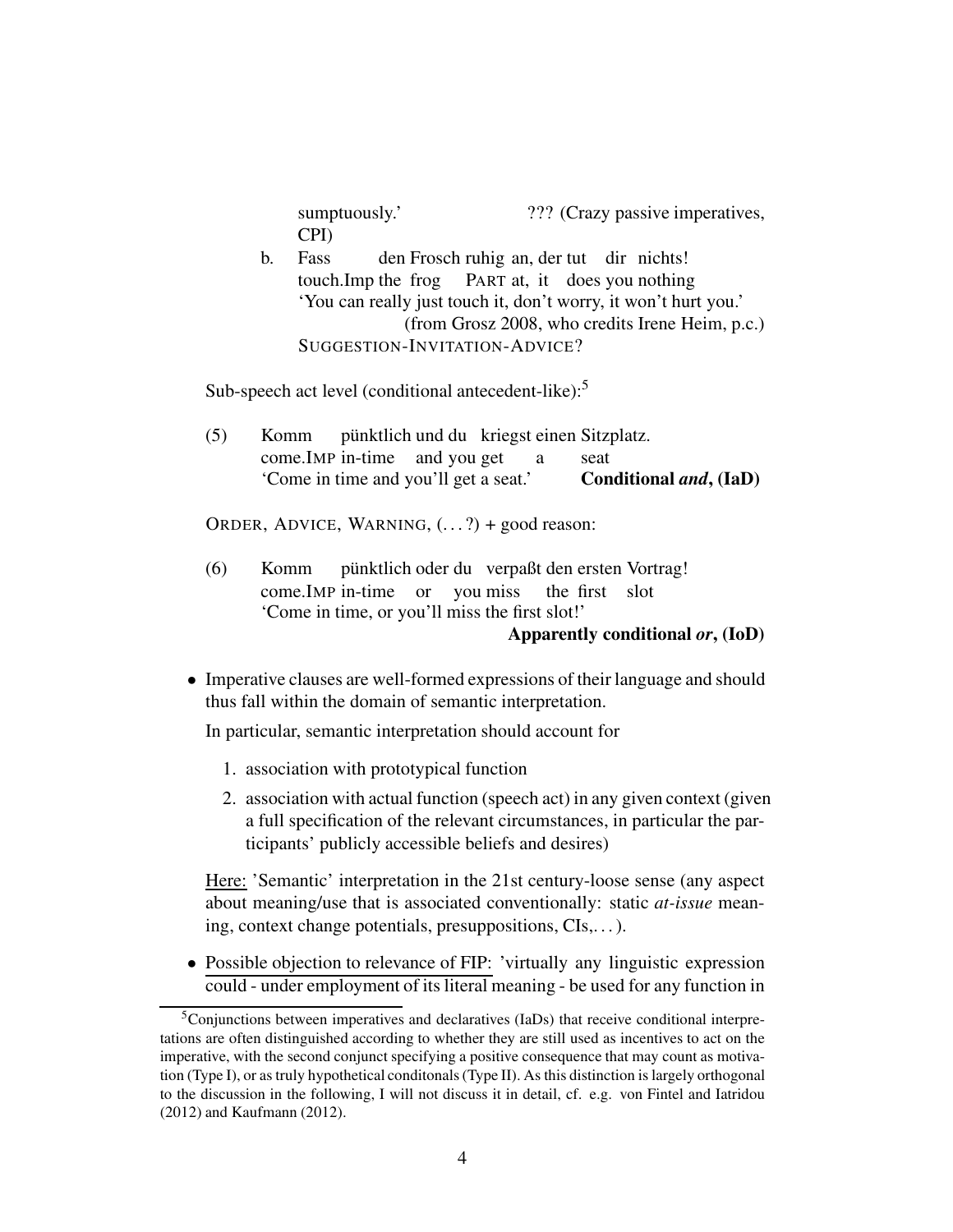some context'. What about indirectness? - Criteria: (*i*) indirectness carries extra effects: (im)politeness, markedness,. . . (Kaufmann 2012), (*ii*) can we report 'speaker did α by doing  $β'$  (Heim 1977; note that this brings more than mere description). [other views: Condoravdi and Lauer 2012: there is no indirectness - one utterance, one action; Charlow 2011: 'technical remnants'].

- Failure of suitable individuation criteria for individuation of conventional meaning:
	- Functional inhomogeneity: effects on the context heterogeneous without evidence of 'indirectness'<sup>6</sup>
	- No Fregean access via (*i*) intuitions about truth conditions or reference directly, or (*ii*) contribution to larger expressions for which we have intuitions.
- Suggestion: Compare with other trouble makers, modals in non-descriptive utterances ('performative modals')
	- (7) a. *You must do the dishes.* b. *You may take a cookie now.*

Share with imperatives e.g. the infelicity of *That's not true.*-follow-ups and the possibility to change what is permissible.

## 2.2 'Performative modality'

- Notion keeps changing. Core cases, discussed in Kamp (1973): utterances of (8) that serve to give permission:
	- (8) *You may go to the beach.* Kamp (1973), his (2)
- First attempt: change of modal state of affairs (if propositional: self-verifying) - understanding in e.g. Kamp (1973, Kamp (1978, van Rooy (2000) (suggested strongly in Schwager 2006b, but see ADVICE-imperatives)

Conjecture: The distinction between change and no-change isn't relevant for conventional meaning.

<sup>6</sup>*pace* Charlow 2011, who entertains different notions of 'indirect' and of 'speech act'. As far as I can tell, he fails to give an account of how assumption about the aims of the speaker 'void' speech act related meaning potentials. Granted that, he can explain why it constrains what alternative speech acts can be brought about, but he fails to predict how the linguistic expression chosen helps to single out the (indirect) speech act that is actually observed in the utterance context.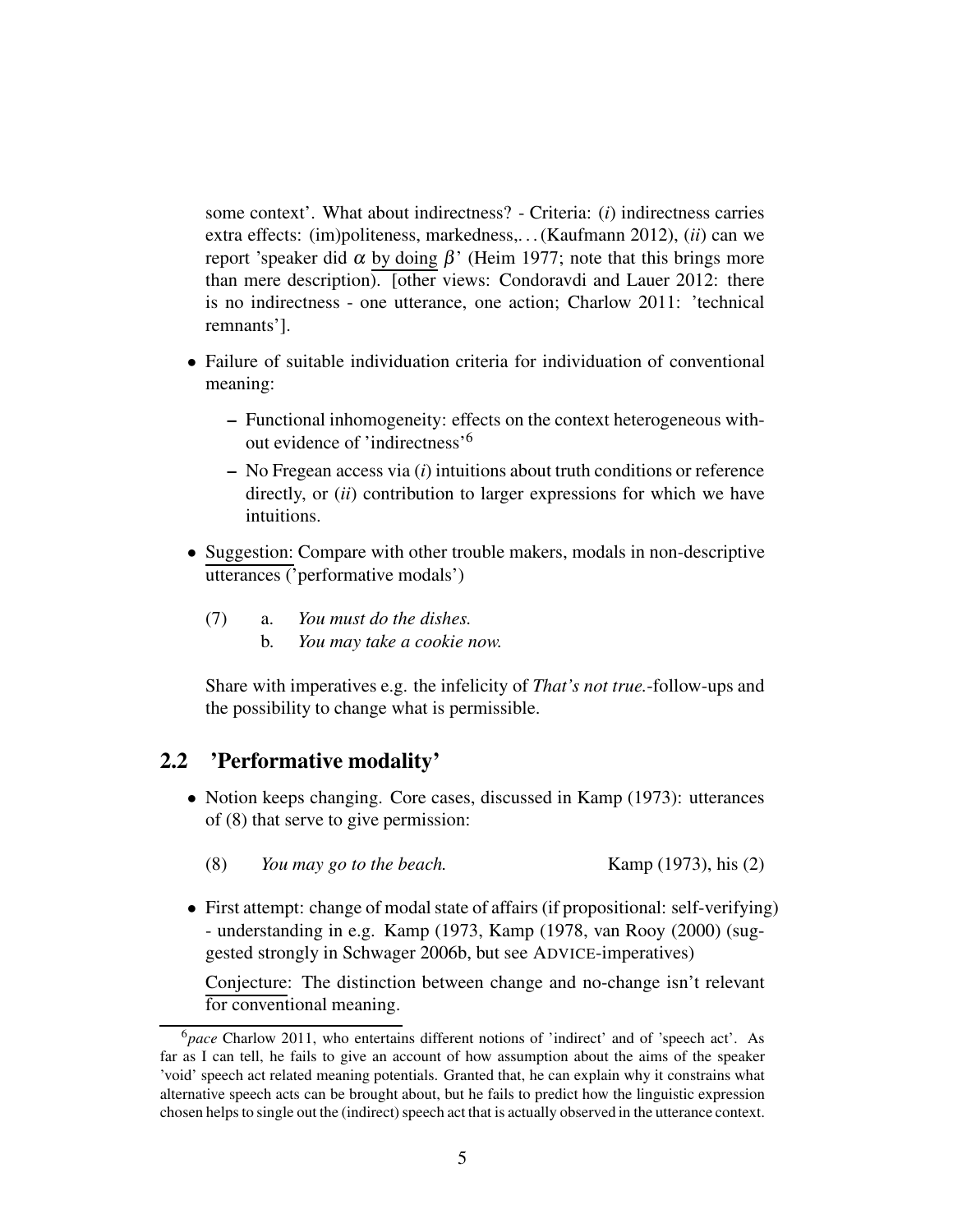- Why did we care about the distinction?
	- free choice effects
	- linguistic items (like *must*)
	- imperatives (if they fall under modality)
- Free choice effects are not specific to any criterion of performativity:
	- (9) Permission without free choice: *You may pillage city X or city Y. But first take counsel with my secretary.* Kamp (1973), his (13)
	- (10) Free choice in descriptive context:
		- a. *John or Bill can solve this problem.* Kamp (1973), his (25)
		- b. (having checked the regulation, the mother informs her daughter) *You may send it by post or by email.* Schulz (2005), her (4)
- Ninan (2005) English unembedded deontic *must* comes with a practical feature
	- (11) *Sam must go to confession (# but he won't).*

'practical feature" = To-Do List update (= change in ordering source of subsequent prioritizing modals of the same flavor).

Problems:<sup>7</sup>

- (acknowledged) embedded occurrences of deontic *must*
- (acknowledged) us uttering *must*s for the pope
- no change in information about what I am committed to do
	- (12) *I can't come tonight. I must finish a report on a book proposal.*
- Blocking of practical feature by overt specification of particular conversational background:

<sup>&</sup>lt;sup>7</sup> Ignoring second observation: interaction with tense marking. Further problem that is acknowledged: third person subjects not under the influence of the speaker.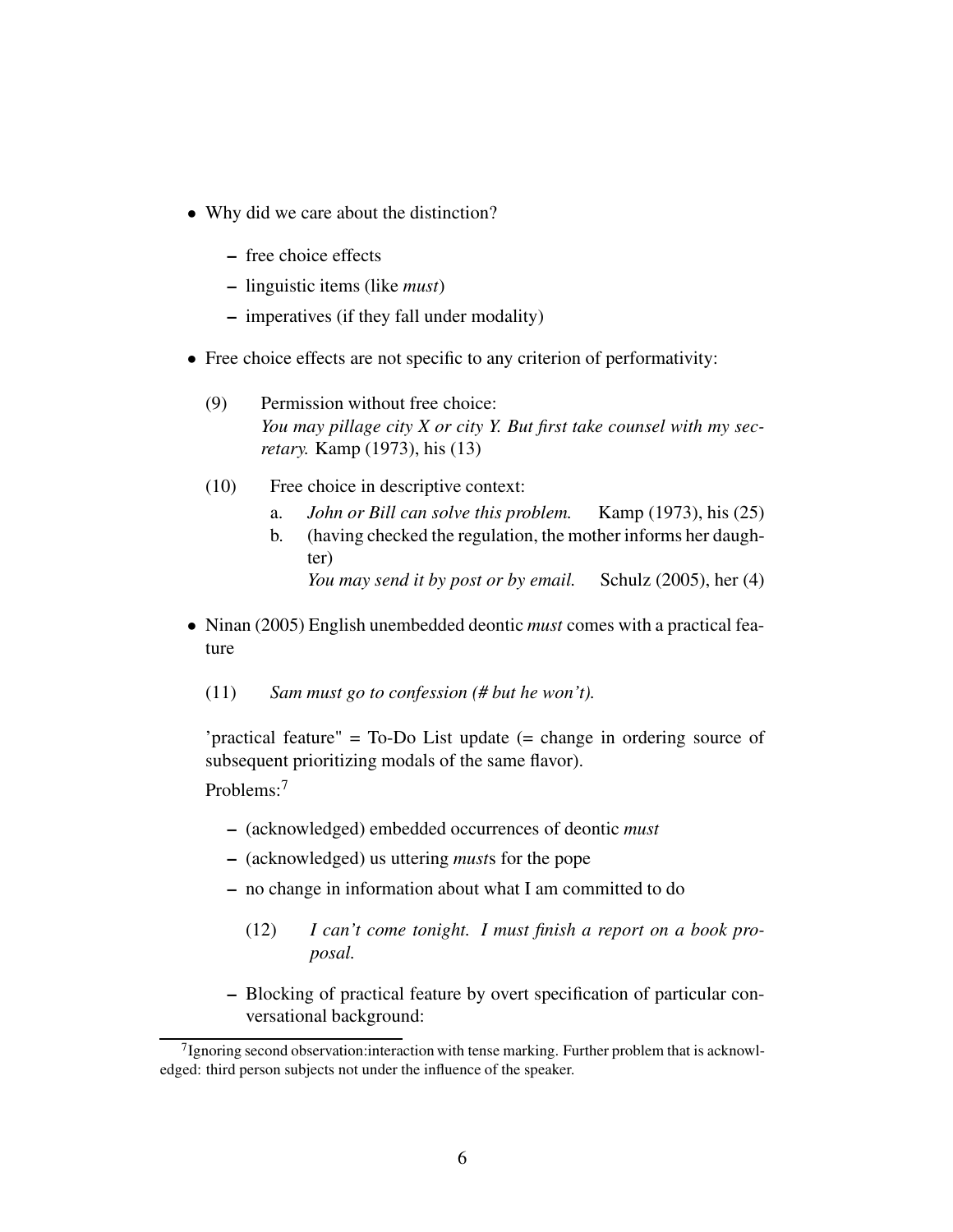- (13) *According to RFC2182 section 5 you must have at least 3 nameservers, and no more than 7. But having to name servers is ok as far as I am concerned.*<sup>8</sup>
- (14) *And that is why the "Independent Scientology" movement is doomed. According to LRH, you must follow what he said exactly, but there is no agreement on what came from LRH and what was "squirreled".*<sup>9</sup>

compare German *müssen* and the use of discourse particle *eigentlich* (literally 'in reality')<sup>1011</sup>

(15) *(# Eigentlich) muss/müsste ich noch was arbeiten. Aber vielleicht gehe ich trotzdem auf die Party.* EIGENTLICH must.IND/must.SUBJ2 I still something work. But I might still come to the party.

Assumption for *must*: 'practical feature' as a default preference for an ordering source that enjoys a particular status in the conversation (similar to **Ordering Source Restriction** for imperatives, below)<sup>12</sup>

- Two recent proposals to fine-tune 'performative':
	- (16) Portner (2009): 'I refer to a modal as 'performative' if, by virtue of its conventional meaning, it causes the utterance of a declarative sentence to perform a speech act in addition to, or instead of, the act of assertion which is normally associated with declarative clauses.' (p. 136)
	- (17) Kaufmann (2012): A modal is 'descriptive' if it is used in an assertion (or a question) about the state of modal affairs, whereas 'performative' means 'used for a non-assertoric speech act' (confining attention to direct speech acts). (p. 64)

 ${}^{8}$ Kaufmann (2012:(43)). Modified from the web, thanks to Lisa Matthewson (p.c.).

<sup>9</sup>http://www.forum.exscn.net/showthread.php?28931-iScientology.org-A-new-home-for-Independent-Scientology/page3

<sup>10</sup>Eckardt (2009b) for an analysis of *eigentlich*.

<sup>11</sup>Note: I need subjunctive and *eigentlich* in the miners conditionals: *If the miners are in shaft A, we ought to block shaft A.*, Kolodny and MacFarlane 2010; Cariani, Kaufmann, and Kaufmann 2011.

 $12$ Modification needed (vs. imperative) as to whose decision problem(s) counts.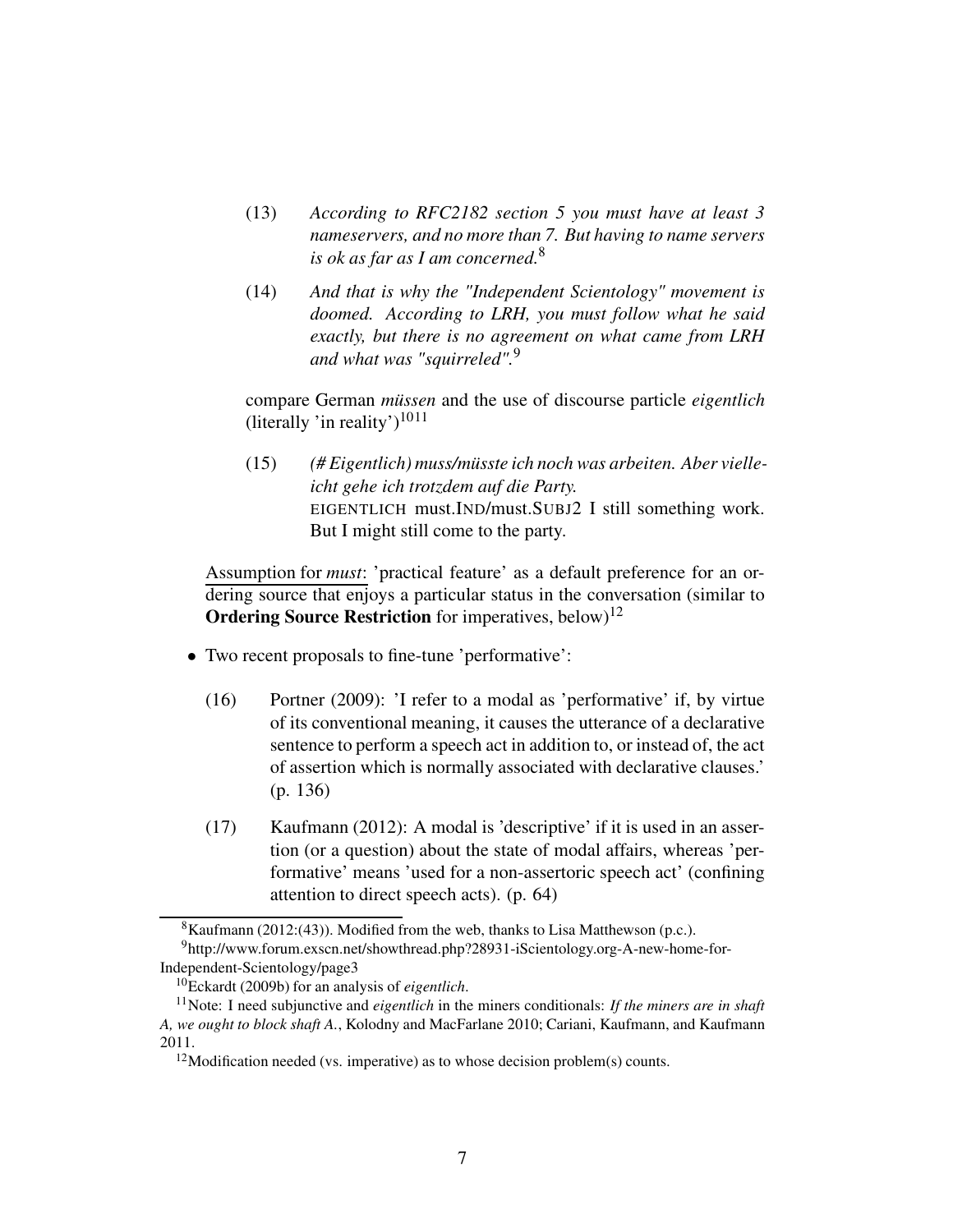#### 2.3 The modal semantics

- Imperatives contain a covert necessity operator (triggered by the presence of imperative inflection)<sup>13</sup>
	- (18) *u* ≤*g*(*w*) *v* := {*p* ∈ *g*(*w*) | *p*(*v*)} ⊆ {*p* ∈ *g*(*w*) | *p*(*u*)}
	- (19)  $u <_{g(w)} v$  iff  $u \leq_{g(w)} v$  and not  $v \leq_{g(w)} u$ .
	- (20)  $O(f, g, w) := \{u \in \bigcap f(w) | \neg \exists v \in \bigcap f(w) [v <_{g(w)} u] \}$
	- (21) Covert imperative operator/modal:  $\llbracket OP_{Imp} \rrbracket^c = \lambda f \lambda g \lambda p \lambda w. \forall w' \in O(\lambda \mathbf{w}. \mathbf{f}_{CG(c)}(\mathbf{w}) \cup \mathbf{f}(\mathbf{w}), g, w) [w' \in$ *p*]

Ordering source: prioritizing (deontic, bouletic, teleological)

Modal base: imperatives express what is best given what we consider possible courses of events (common ground of context *c*, *CG*(c), Stalnaker 1978; Stalnaker 2002) and possibly further information *f* (ADVICE) for any context *c*,  $f_{CG(c)} :=$  the conversational background (function  $W \rightarrow$  $P(P(W))$ ), s.t. for all  $w \in W$ :  $f_{CG(c)}(w) = \lambda w$ . { $\bigcap CG(c)$  }.

- (22)  $\left[\left[\right[\right] [ O P_{Imp} f g ] [ \text{ you get up } ] ] \right] \right]^{c} =$  $\lambda w.(\forall w' \in O(\lambda w.f_{CG(c)}(w) \cup f(w), g, w))$ [the addressee gets up in *w* ]], ′ where  $f = \lambda w$ . { $p \subseteq W \mid p \neq p$ },  $g = \lambda w$ . { $p \mid p$  is ordered by the speaker at *w*}.<sup>14</sup>
	- Human necessity: Kratzer (1981)/(2012) + Limit Assumption (for simplicity).
	- Why order the common ground? Idea: imperatives don't give information about the world (e.g. Portner ta) apart from ADVICE (*pace* Portner ta). [Useful in connection with Epistemic Authority]
- Presuppositional meaning component:

 $13$ Imperative inflection also restricts what are possible overt and covert subjects, tense, and aspect. Here: simple version that ignores temporality; my2006/2012 for details.

 $<sup>14</sup>$  Here, I am not offering an analysis of the metalanguage predicate 'be ordered', used in this</sup> description of a speaker deontic conversational background. It should entail that, in the case of non-compliance, there is an expection that the hearer's behavior may get sanctioned by the speaker. See e.g. Eckardt (2009a).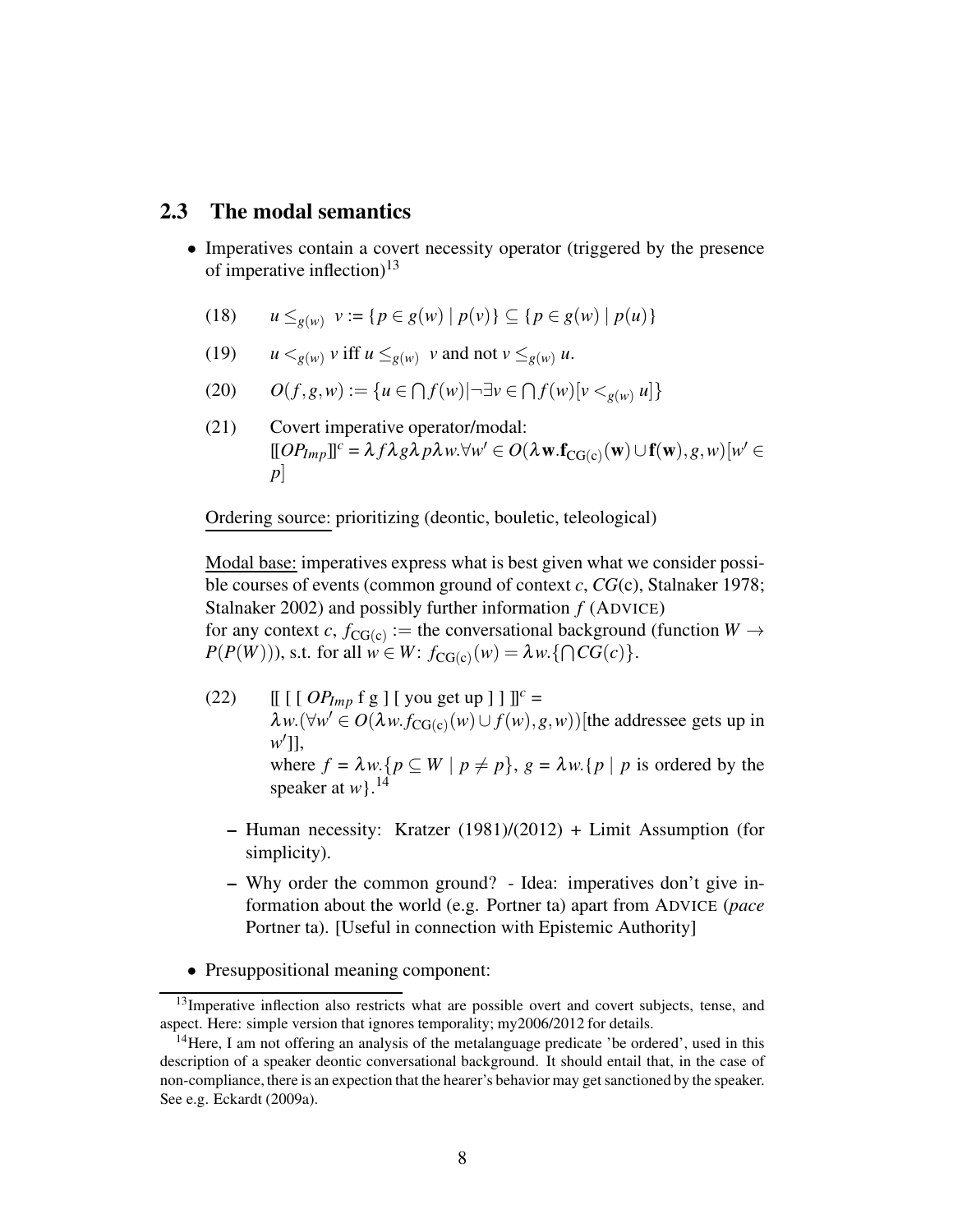(23) Pragmatic presupposition Sentence A pragmatically presupposes proposition B iff it is the case that A can be felicitously uttered only in contexts which entail B (Karttunen 1974, p. 149).

Authority: perfect knowledge (Groenendijk and Stokhof 1984; Zimmermann 2000).

(24) The speaker  $c<sub>S</sub>$  counts as an authority on a conversational background *f* in context *c* iff at all worlds *w* in the context set  $CS(c)$  (=  $\bigcap CG(c))$  it holds that  $(\forall w' \in Bel_{c_S}(w))(\forall p)[p \in f(w') \leftrightarrow p \in f(w)].$ 

Presupposition test:

(25) A: How do I get to Boston? B: Take the 33. A: Hey, wait a minute - even I know that road 33 doesn't go to Boston.

Failure of social vs. of epistemic authority?

(26) A: Get me another beer! B: Hey, wait a minute, you have no right to boss me around. *failed command*

Collapses: A believes she is commanding 'beer', but she can't actually do so.

Problem: Epistemic Authority as it stands leads us to expect free choice readings on disjunctions, which is not what we want (*pace* Portner ta). Try Ross (1944)'s example in the context of 'It depends on...' (Kaufmann 2012).

(27) *Post the letter or burn it.* Ross' paradox

Prejacent is epistemically open for S previous to the utterance (compare Diversity Condition, Ninan 2005; Condoravdi 2002):

#### (28) Epistemic Uncertainty Constraint (EUC)

The speaker is taken to be epistemically uncertain about *p* in context *c* iff at all worlds *w* of the context set  $\bigcap CG(c)$  it holds that there are  $w'$ ,  $w''$  in  $Bel_{c_S}(w)$  s.t.  $p(w')$  and  $\neg p(w'')$ .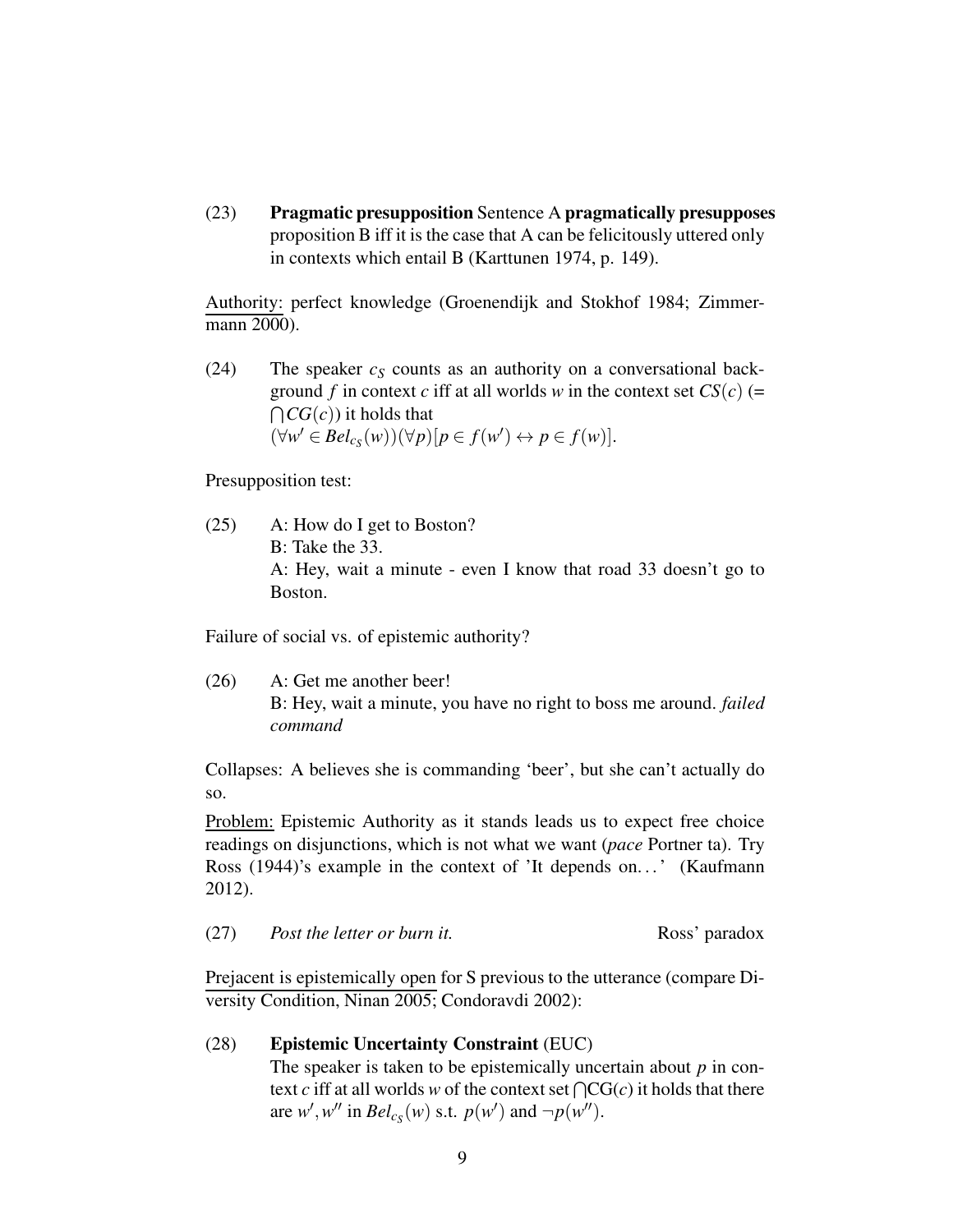Subjective endorsement: Ordering Source Affirmation

#### (29) Ordering source restriction (OSR)

Either (*i*) in *c* there is a salient decision problem  $D(c) \subseteq \mathcal{P}(W)$ such that in *c* the imperative provides an answer to it, <sup>15</sup> *g* is any prioritizing ordering source, and speaker and addressee consider *g* the relevant criteria for resolving  $D(c)$ ;

or else, (*ii*) in *c* there is no salient decision problem  $D(c)$  such that the imperative provides an answer to it in  $c$ , and  $g$  is speaker bouletic.

Deontic Moore-paradox:

(30) #Go to Paris/You should go to Paris, but I don't think it's advisable. (Frank 1996)

ADVICE, CONCESSION: can't be captured in terms of speaker's wishes (*pace* Bierwisch 1980; Condoravdi and Lauer 2010)

- (31) a. A: How do I get to the linguistics department?
	- B: Follow this street to the end. It gets you right there.
	- b. Ok, go to the damn thing then.

Notion of 'accepted criteria' (addressing a worry from Condoravdi and Lauer 2012)

- should be weak enough so that the speaker can be indifferent as to what follows from them (as long as he has no personal stake in how the addressee resolves her decision problem).
- should be strong enough so that, if the criteria entail *p* on common ground of *c*, S cannot want  $\neg p$ .

Kaufmann and Kaufmann (2012) spell out two minimal requirements on 'relevant criteria' to predict interaction with discourse particles.

• Presuppositions constrain the use of the imperative to contexts in which a modal would be used non-descriptively (performative in my sense).

<sup>&</sup>lt;sup>15</sup>See Kaufmann (2012) for some discussion of the notion of answerhood needed. Roughly, indirect and partial answers count as well, provided that it is compatible with mutual joint belief that the addressee can obtain the additional information necessary to resolve the problem (in time).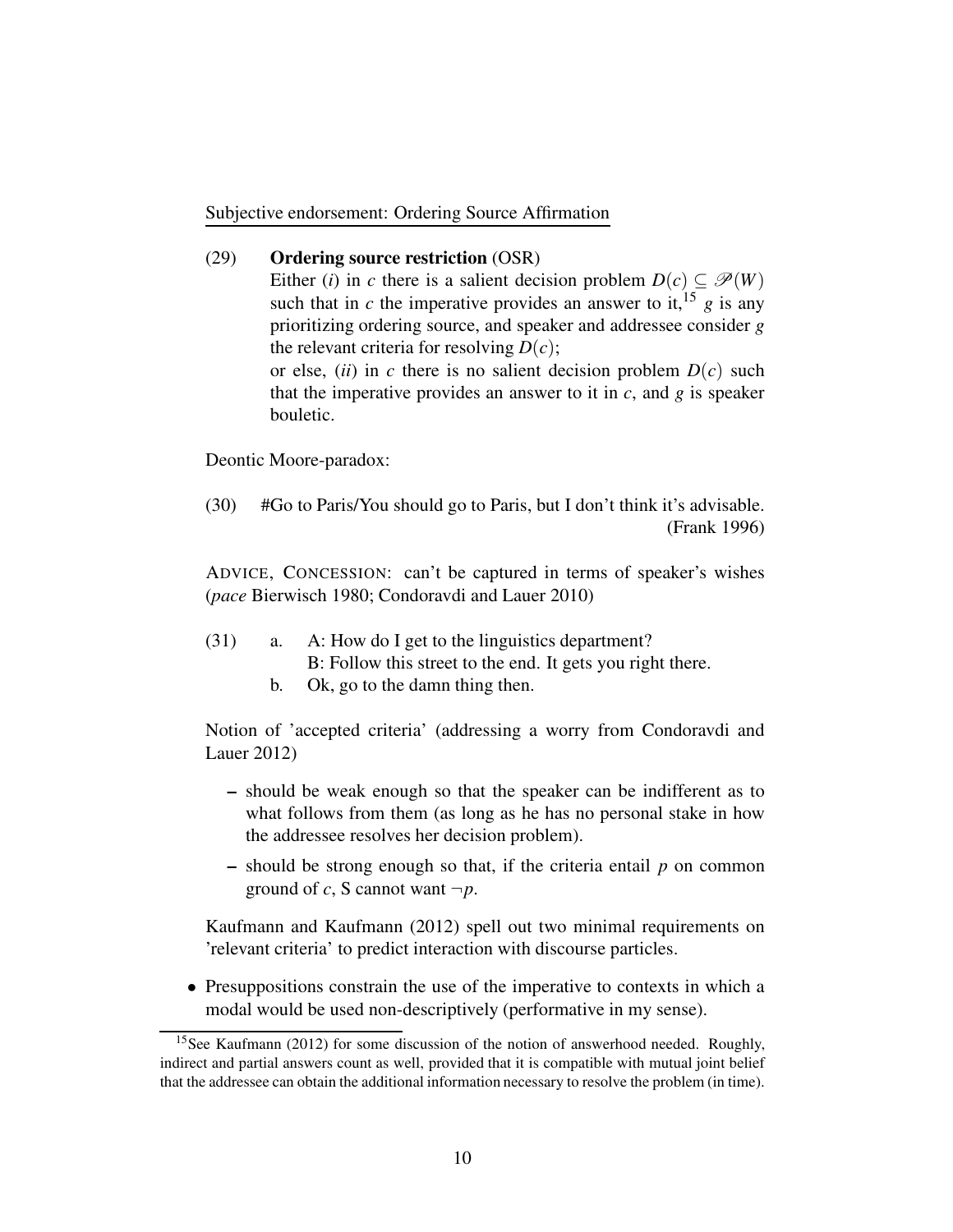Modals can occur in such contexts (performative), but also in others (descriptive).

- Link to speech acts (from Condoravdi and Lauer 2012; vs. default update of CG, cf. my2006/2012, Portner 2005)
	- (32) Convention about expressions with propositional denotations: When a speaker S utters an expression  $\phi$  which denotes a proposition  $[\![\phi]\!]^c$  in a context *c*, he thereby commits himself to act as though he believes that  $[\![\phi]\!]^c$ . their  $(28)$
- Prototypicality of ORDER/COMMAND: speaker deontic ordering source meets the preconditions in normal contexts (assumption: no social authority– empty). Other settings require more specific contexts (e.g. ADVICE: epistemic authority on the issue in question).
- The infelicity of certain follow-ups *That's (not) true, That's a lie,. . .* has to be explained pragmatically: these are infelicitous in response to a speech act that is compatible with the characteristics the imperative presupposes.
- Some benefits of the modal semantics:
	- Works for embedding in speech reports
	- Imperatives semantically resolve *should-*questions
	- Imperatives in consequents of conditionals (Schwager 2006a; Kaufmann and Schwager 2011)
	- Imperatives can be modally subordinated
	- Imperatives license free choice items
	- Imperatives license particles that require the presence of 'modality' (Grosz 2009)
- To reconsider: *must* or *should*?
	- Imperatives carry a 'practical feature' (performative, like *must*)

- Imperatives are treated as strong modals. Non-conclusive, conversational backgrounds seem to change:

- (33) a. *You ought to wash your hands, so, do it!*
	- b. ?*Wash your hands, in fact you must do it.*
	- c. *You must wash your hands, so, do it.*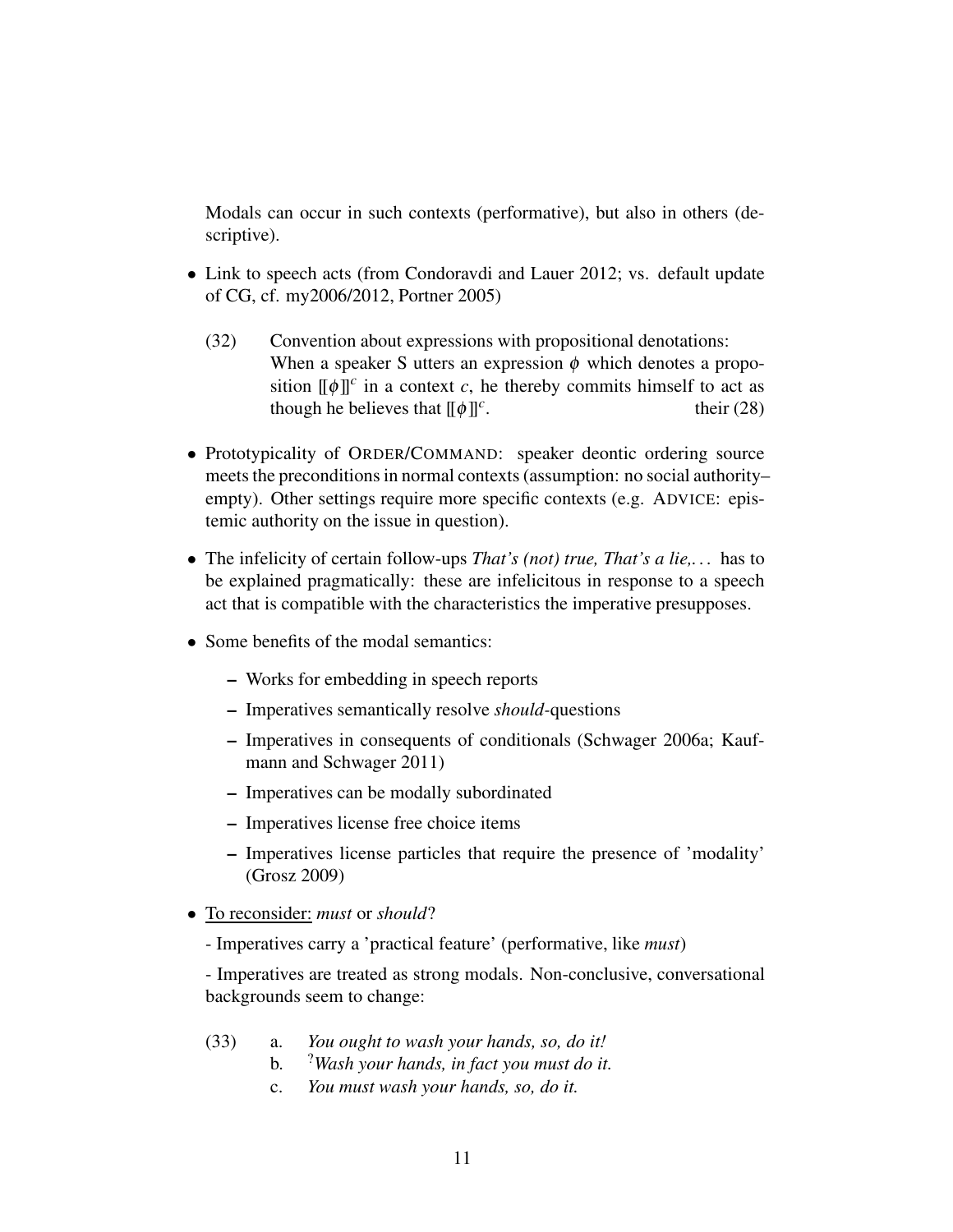- Probably evidence for weak necessity: permission-like readings, particle *ruhig*.

## 3 Issues with the modal force

### 3.1 Do we really want necessity?

• Necessity operator fits well with many of the usages of imperatives: can be paraphrased as *must* or *should*.

Intuitively, it does not fit (so well) with:

- 1. PERMISSIONs
- 2. CONCESSIONs
- 3. *for example*-ADVICE
- 4. IaD-antecedents
- 5. frog-utterances

 $\rightarrow$  Speakers prefer paraphrases with possibility modals or without modals at all (IaDs).

- Imperatives are more like possibility modals in allowing free choice items:
	- (34) a. *You can/*∗*must pick any flower.* b. *Pick any flower!*

But imperatives differ in interpretation, require one alternative to be selected (Aloni 2004).

• German imperatives can contain *ruhig*, which normally occurs with possibility modals only (Grosz 2009).

### 3.2 Sorting out apparent diamonds

- clarification: Schwager 2005, my2006/2012: treat *for example*-ADVICE as an instance of possibility.
	- (35) *Kauf zum Beispiel keine Zigaretten. Don't buy any cigarettes for example.*
		- a. As one way of how I could achieve my goal of saving money
		- b. As part of what I have to do in order to quit smoking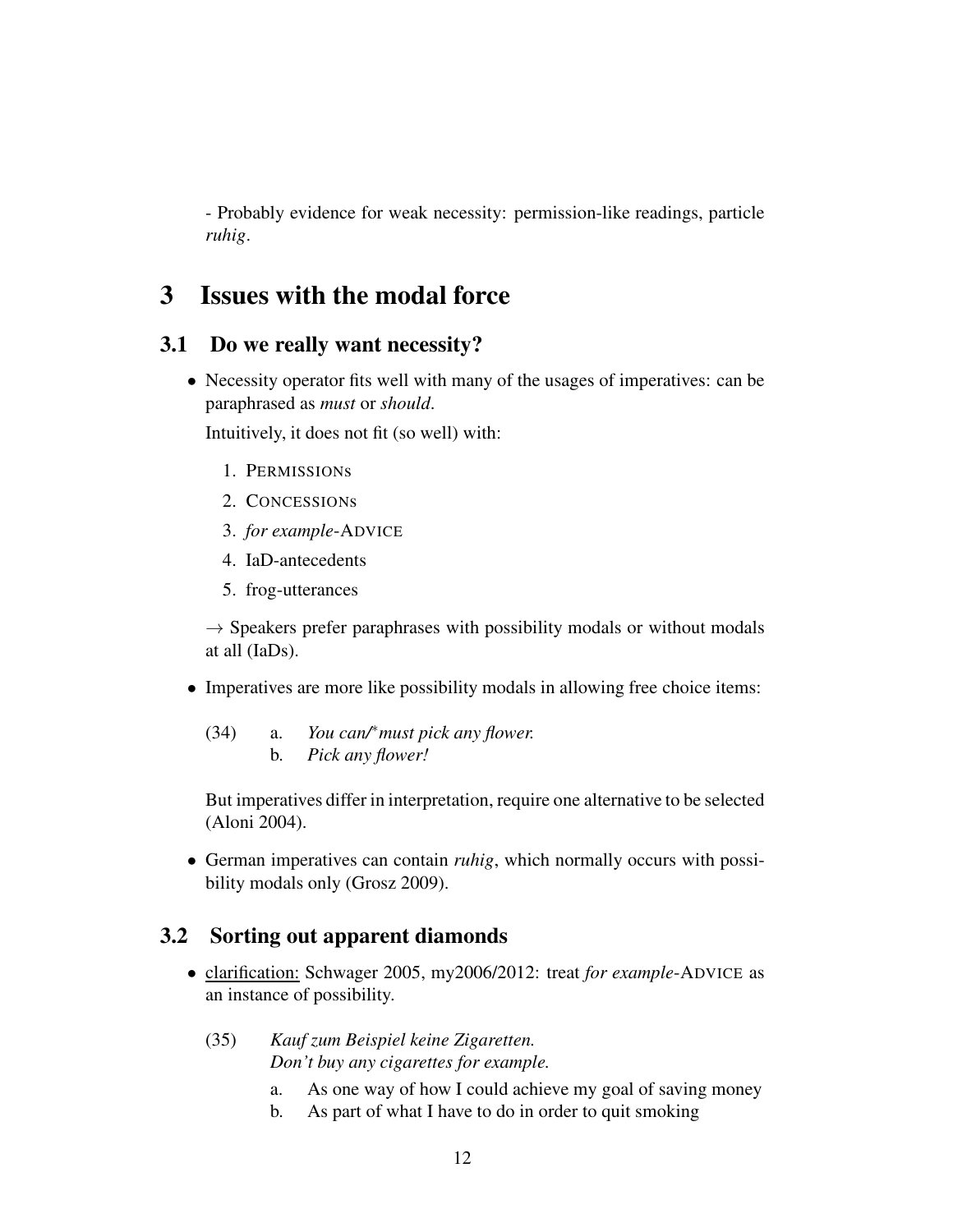Assumption: the necessity operator  $OP_{Imp}$  from above is in fact syntactically complex (consisting of possibility + exhaustification operator attached to it; and: '*the only thing you can do is*  $\phi' \Leftrightarrow$  '*you must*  $\phi'$ ) The presence of the exhaustification operator can only be blocked by overt *for example* (on one reading). So: whenever there is no *for example*, imperatives are just like ordinary necessity modals (*pace* von Fintel and Iatridou 2012 and others).

- Why would *for example-*ADVICE be different? Here, the possibility paraphrase seems entirely accurate.
- PERMISSIONS, CONCESSIONS, and frog-utterances tend to be paraphrased with possibility modals, but how faithful are these paraphrases?
- First, PERMISSIONS.
	- von Fintel and Iatridou (2012): 'There are uses of imperative form that are not commands. One such use has been called "permission" and it arises when the hearer is assumed to have the desire to bring about the action in [question]' (Wilson and Sperber 1988):
		- (36) A: *May I open the door?* B: *(Go ahead/Sure.) Open the door.*

Of course, the desire does not have to be explicitly asserted. It is possible that A just looks at the window, or expresses the wish in some other non-linguistic way.' [footnote 5: The desire has to be present, it is not sufficient for the hearer to merely be considering undertaking an action] (p. 3)

- PERMISSIONs tend to come with modifiers:
	- (37) a. *Go ahead, sure,. . .* , German *ruhig*,. . . b. *Shut it if you like*. (Austin (1962))
- Speech act theoretic background is somewhat unclear.<sup>16</sup>

<sup>&</sup>lt;sup>16</sup>Specifically Searle and Vanderveken 1985: who treat PERMISSION( $\phi$ ) as the denegation of FORBID( $\phi$ ) (equal to ORDER( $\neg \phi$ )). FORBID is directive ('A speaker  $a_1$  succeeds in achieving the directive illocutionary point on a proposition  $P$  in a context  $i$  iff in that context in an utterance he makes an attempt to get the hearer  $b_1$  to carry out the future course of action represented by *P*.', p. 39; 'All directive illocutionary forces have the general sincerity condition that the speaker wants or desires the hearer to do what he attempts to get him to do.', p. 56). Obviously, they want illocutionary points to be closed under speech act denegation (*permit* is the illocutionary denegation of 'forbid' and thus permission is directive', p. 195)), therefore PERMISSION is classified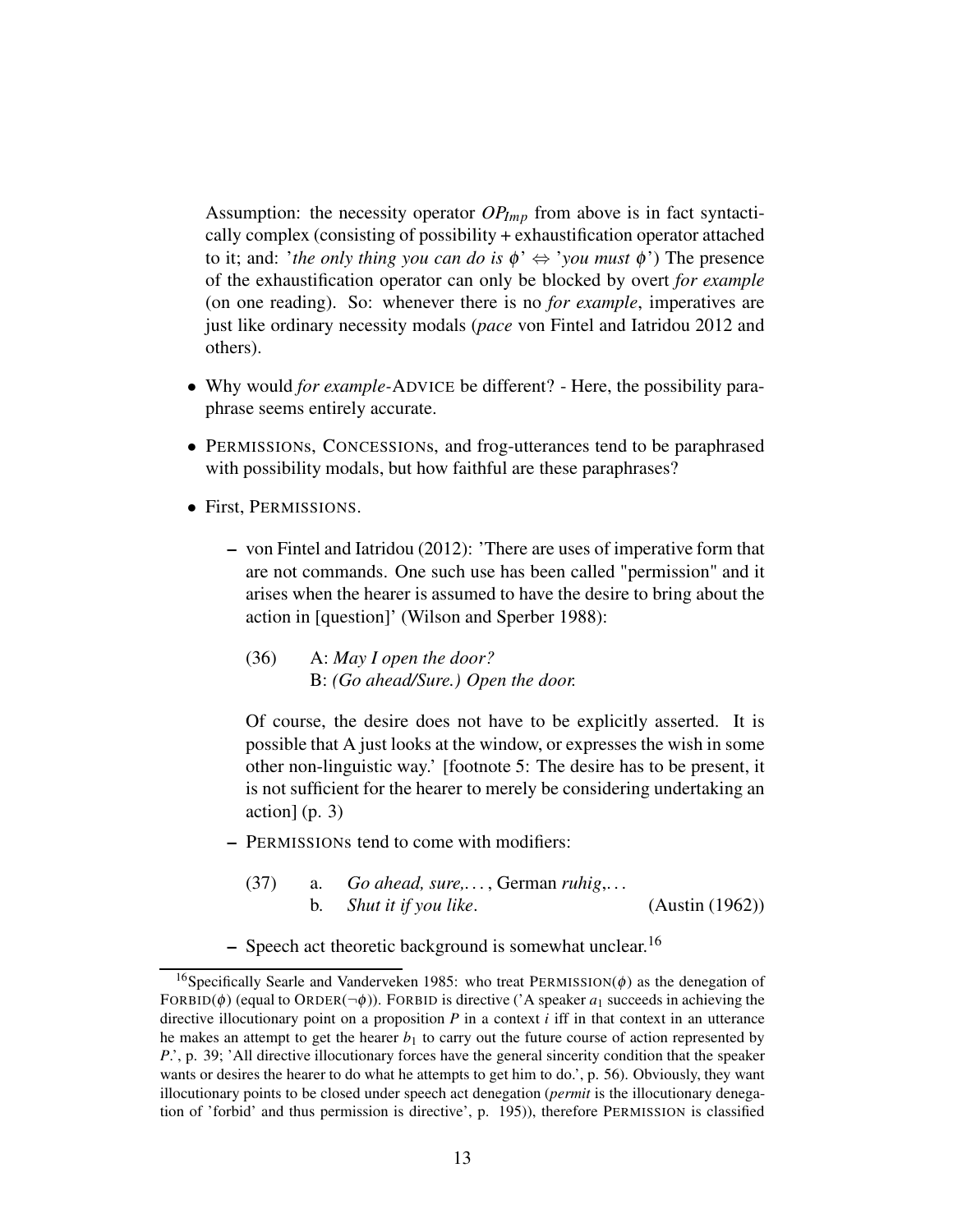– Heritage from deontic logic doesn't always fit everyday exchanges:

Lewis 1979: 'suppose that the sphere of permissibility just before *t* contains no worlds, accessible at *t*, where φis true at *t*, and suppose taht there do exist some such worlds outside the spehre. Then the speahere must expand to take in some of those worlds: at *t*, and thereafter at least until the next change, some of those worlds are permissible. If the master chnages the sphere in this way by saying  $\phi$ , we say that the Master *permits* that  $\phi$ . (p. 164)

PERMISSION-imperatives do not in general require previous prohibitions (my2006/2012, Charlow 2011).

- Kamp (1978) observes that it is oftentimes hard to tell if what is permissible changes throught he very utterance or if the authority informs that (s)he has (just) rendered the prejacent permissible.
- PERMISSIONs of (contextually or logically) contrary prejacents can be conjoined, PERMISSION imperatives can't (a,b from Schwager 2010)
	- (38) a. #*Come in by the front door, and come in by the back door (it's up to you, really).*
		- b. *I hereby allow you to come in by the front door, and I hereby allow you to come in by the back door.*
		- c. *You may come in by the front door, and you may come in by the back door.*
- In contrast to PERMISSION-imperatives, PERMISSIONs like (38-b) cannot require a desire for the prejacent (if anything, just for the permission as such).
- If we can explain why PERMISSION-like imperatives require that it is known that the prejacent is desired by the addressee, we automatically have an account for why (38-a) is unacceptable.
- PERMISSION-imperatives (unless embedded under *if you like*) retain some sort of (weak?) necessity. They are more adequately classified as PERMISSION-like imperatives. I still like the solution that PER-MISSION-like imperatives express optimality that, crucially involves known/assumed desires of the addressee. Squares well with the strong preference for *if you like*.
- Frogs remain problematic. INVITATION/SUGGESTION? Conjunction with contrary doesn't work. (Need to fix *ruhig*.)

as directive (also, p. 202). But neither their characterization as denegating FORBIDDING nor the intuive understanding of *permit* fit their definition of 'directive'.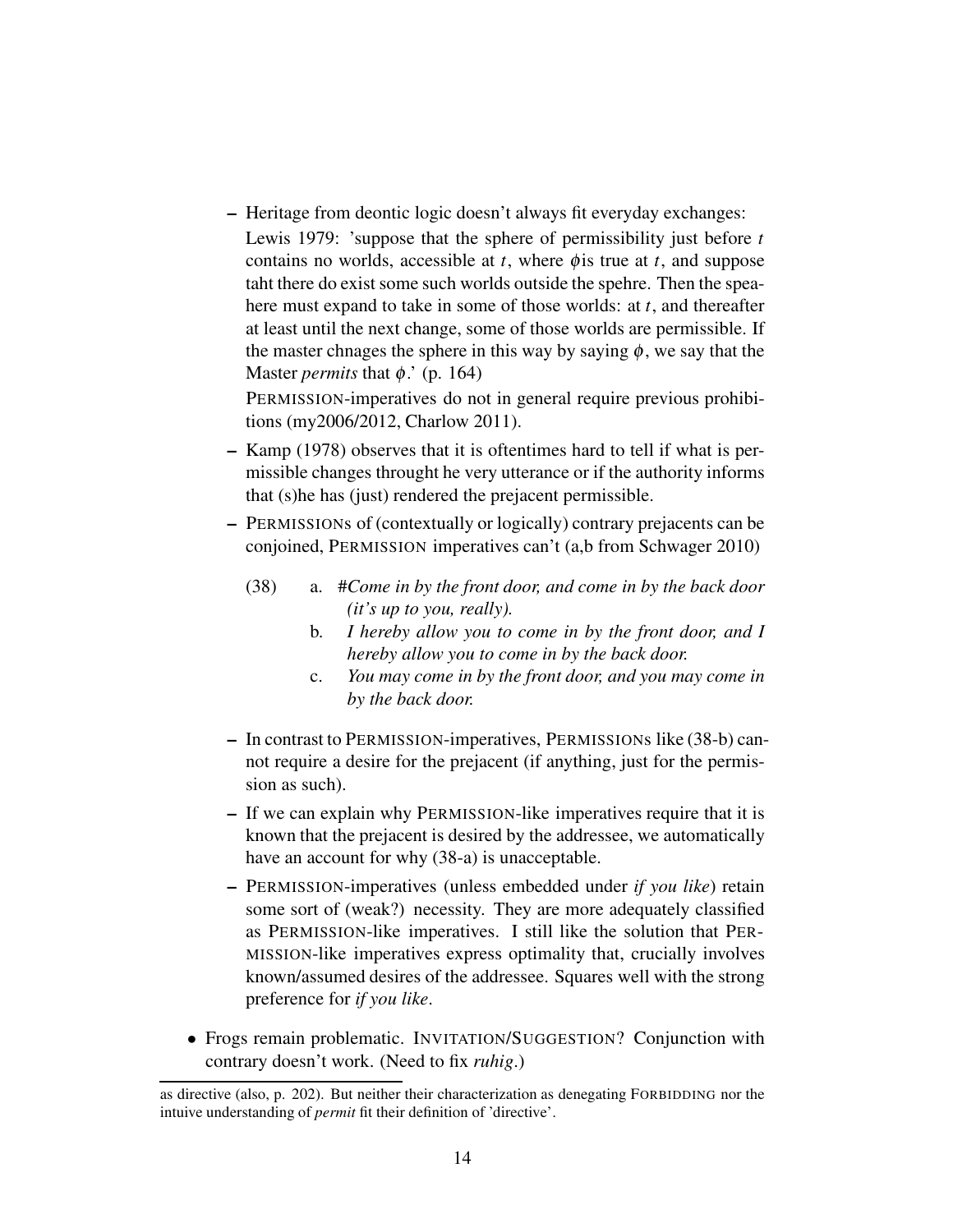- CONCESSIONs: two types
	- Giving in:
		- (39) *Ok, then go to that damn party.*

Ends a fight. Requires accommodation that the hearer's preferences are not considered the relevant criteria to settle party yes/no. According to those, it is best that the hearer goes to the party.  $\Rightarrow$  fits with the weak-necessity modal.

- Giving up:
	- (40) *Go there, don't go there, what do I care!*

Cleary, this does not fit with the necessity semantics proposed. But similar sequences work with other contradictions as well:

- (41) a. *Du machst es, du machst es nicht.* b. *You do it, you don't do it, what do I care.*
- (42) *It's the best solution, it's not the best solution, what do I care.*

Suggestion: this requires a particular 'hanging'-intonation that signals that the speaker does not commit to the proposition he/she is expressing (compare (32)).

Side remark: rising intonation can generally block speaker commitment to imperatives (my2006/2012; similar to rising declaratives, Gunlogson 2003)

(43) *Ruf* call.IMP him up *ihn an?* '(And) what if you called him?'

## 4 The PERMISSION/IaD correlation

## 4.1 Against modal operators in functionally flexible imperatives

• von Fintel and Iatridou (2012) present a cross-linguistic observation that challenges the reasoning in favor of semantic necessity in PERMISSIONimperatives.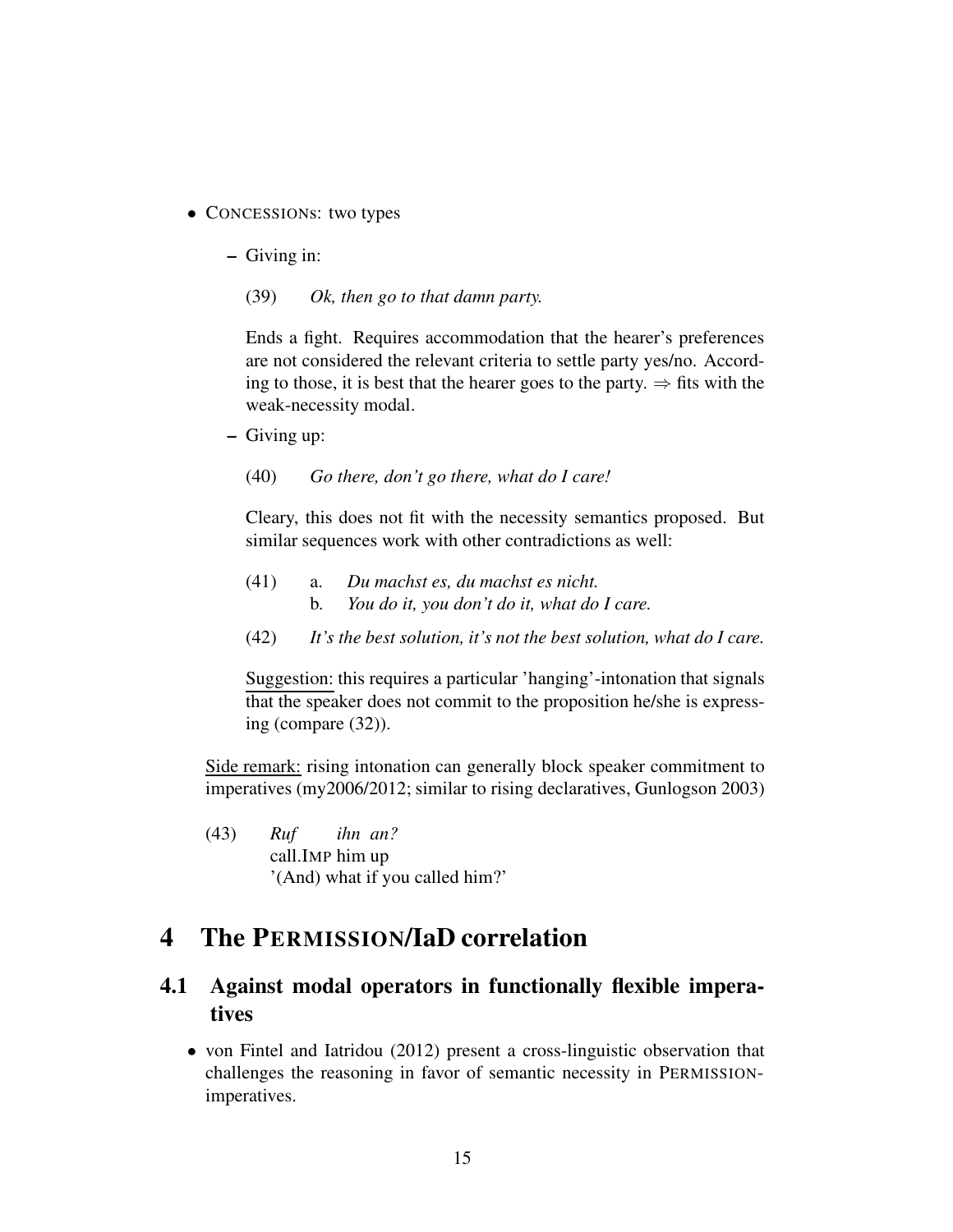• They distinguish three types of imperative uses: COMMAND, PERMISSION, first conjunct of a conditional conjunction ('imperative and declarative', IaD).

Intuition: COMMAND: universal modal, PERMISSION: possibility modal, IaD: no modal at all.

- my2006/2012 tries to use *OPImp* to derive the conditional in the line of Kratzer (1981)/(2012): antecedent proposition restricts further the modal base of a covert or overt modal in the consequent. Modal operator in the first clause: map its own prejacent onto the restrictor (rather than to the nuclear scope).
	- (44) *Be late and you'll lose your job.*  $\lambda w. O(\lambda w.f_{CG(c)}(w) \cup \{ 'you \text{ are late'} \}, g, w) \subseteq 'you \text{ lose your job' }$

Problematic (agreed). See my2006/2012, von Fintel and Iatridou (2009) for critical discussion.

Main problem: inacceptability of other necessity modals

(45) *You must/have to/should be late and you'll lose your job.*

But some modals work:

(46) *You only have to come later and you'll lose your job.*

Therefore, IaDs alone don't provide an argument against imperative modals - but maybe against the type of modal assumed.

- Side-remark: my2006/2012 predicts wrong modal flavors; still: IaDs retain performativity (i.e. somehow non-descriptive). But this is also the case for conditional conjunctions with declarative or NP first conjuncts.
- The correlation: IaDs and other functions
	- (47) If a verb form can appear as Conjunct1 in a VaD (Verb and Declarative) it can also have a permission reading. (von Fintel and Iatridou 2012, p. 31, their 79)
	- (48) 'In other words, if a non-overtly modalized verb form can ONLY function as a command, it cannot be Conjunct1 of .' (von Fintel and Iatridou 2012, p. 31)- (this becomes crucially different, if we take into account more different functions).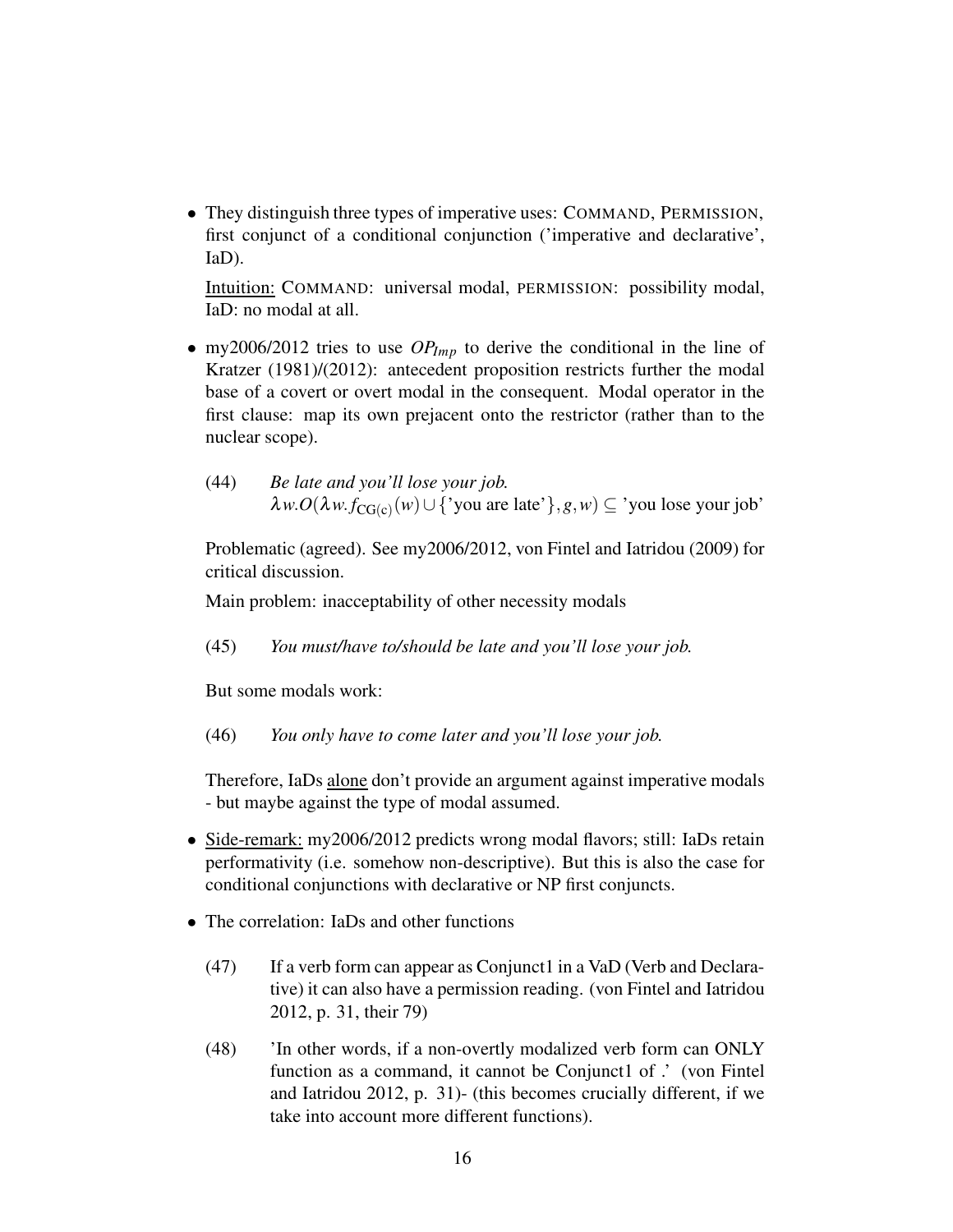- (49) Text context for PERMISSION: A: *May I open the door*? B: *(Go ahead/Sure.) Open the door.* von Fintel and Iatridou (2012), their (6), p. 3
- They compare minor clause types with the verb marked as infinitive or subjunctive that can be used like imperative clauses (Aikhenvald 2010)

Forms that can occur in Go ahead!-contexts:Hebrew future, Catalan imperative, Italian negated infinitive imperative,. . .

Forms that can't occur in Go-ahead!-contexts: Hebrew infinitive, Catalan infinitive, Slovenian subjunctive, Italian non-negated infinitive,. . . (add: German infinitive)

- (50) a. If a form can be used in IaDs it can also be used as a permission
	- b. If a form can be used as a permission, it can also be used in  $IaDs.$  (their 105, p. 35)

Against (50-b): Palestinian Arabic imperative suppletives for negation (present imperfective) can be used as command or permission, but not in IaDs. Catalan negative suppletive imperatives are good in permissions and Type I IaDs, but not in Type II IaDs (see Appendix).

• 'We conclude that the appearance of the imperative in an IaD is related to the fact that it can be semantically variable, that is, it can function as a permission, as well as command.' (their p. 36)

### 4.2 Challenging the generalization

- Structure of the argument:
	- Imperatives appear as (i) commands, (ii) permissions, and (iii) first conjuncts of IaDs (conditional antecedents)
	- Only (i) is necessity-like.
	- Suppletive forms that can do (iii) can also occur in permissions, and mostly, if they can be used as permissions, the can also be used as IaDs.

It seems that at least imperatives with the full-range of functional inhomogeneity should not contain a necessity operator.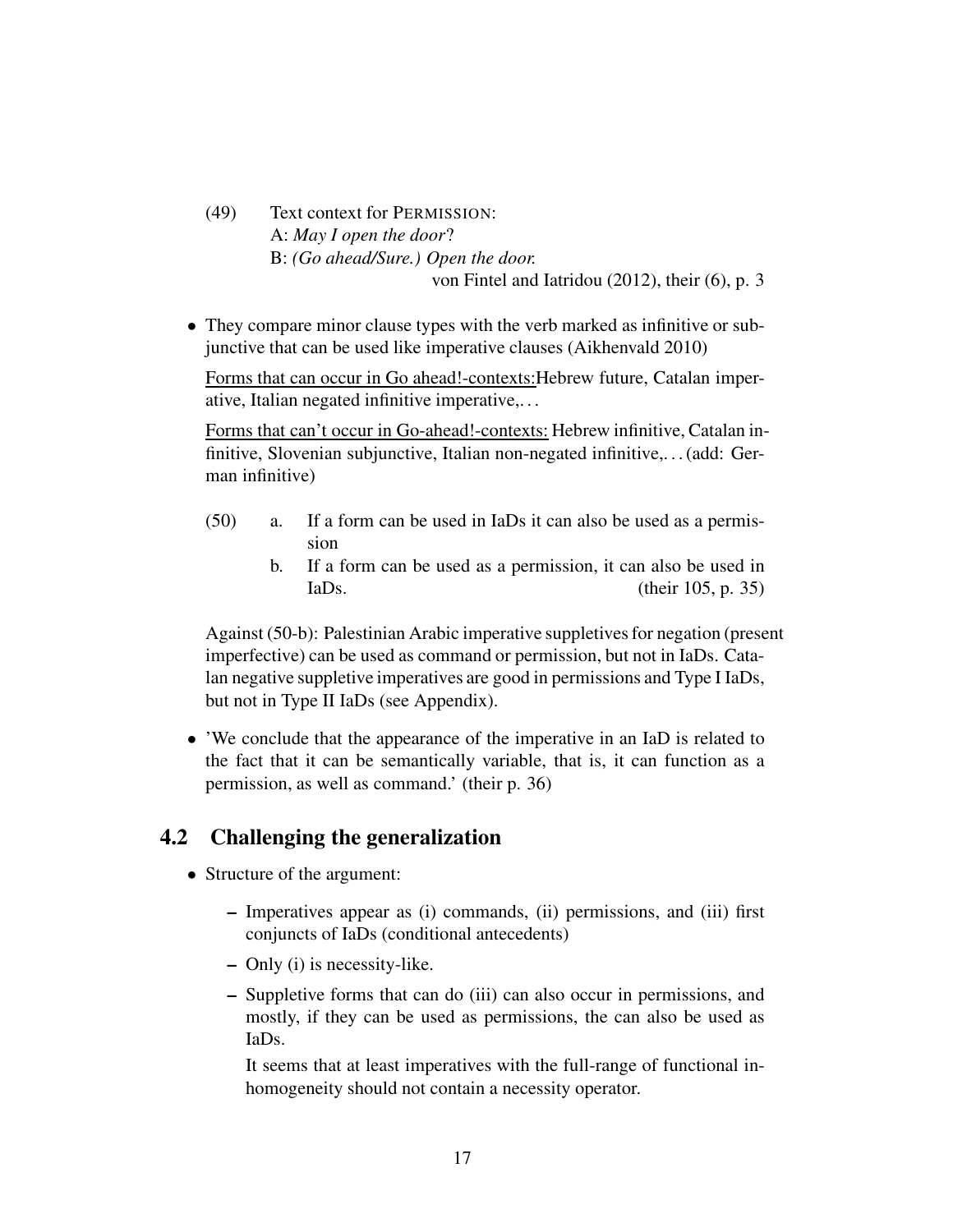- The tendency is striking. Consider in particular Italian, which contrasts infinitives as suppletive negative imperatives with infinitives as minor clause types (assumption: negative forms collapse)
	- (51) a. positive imperative: *Mangi!* 'eat' full functional inhomogeneity
		- b. negative imperative (suppletion): *Non mangiare* 'not eat.INF' - full functional inhomogeneity
		- c. infinitive: *Mangiare!* 'eat.INF' no permission, no I(aD)
- But things are even more intricate:
	- The correlation is spelled out for COMMAND/PERMISSION/I(aD). But what about ADVICE, WISH, ...?

The forms banned from PERMISSIONS and IaDs might be restricted to COMMANDs only (banned from e.g. ADVICE or WISH contexts as well).

- All minor clause types that are banned from PERMISSIONs that I have tested so far are 'COMMAND-only':
	- ∗ German infinitives
	- ∗ German standalone *dass* 'that'-clauses (Wurmbrand 2012)
	- ∗ Slovene subjunctive construction (Marko Hladnik, p.c.)

The problem doesn't seem to be about the quantificational force. The restriction cuts across the necessity-like usages.

– German has two verb forms for which (50-a) doesn't seem to hold: (*i*) simple present tense. (*ii*) past participle

#### – German simple present

 $(52)$ you close the window shut machst das Fenster zu!

ok: ORDER, out: PERMISSION

 $(53)$ you close the window shut and immediately falls the machst das Fenster zu und sofort faellt der Verputz von der Wand. plaster from the wall 'You (only have to) close the window and the plaster falls off the wall.'

#### – Past participles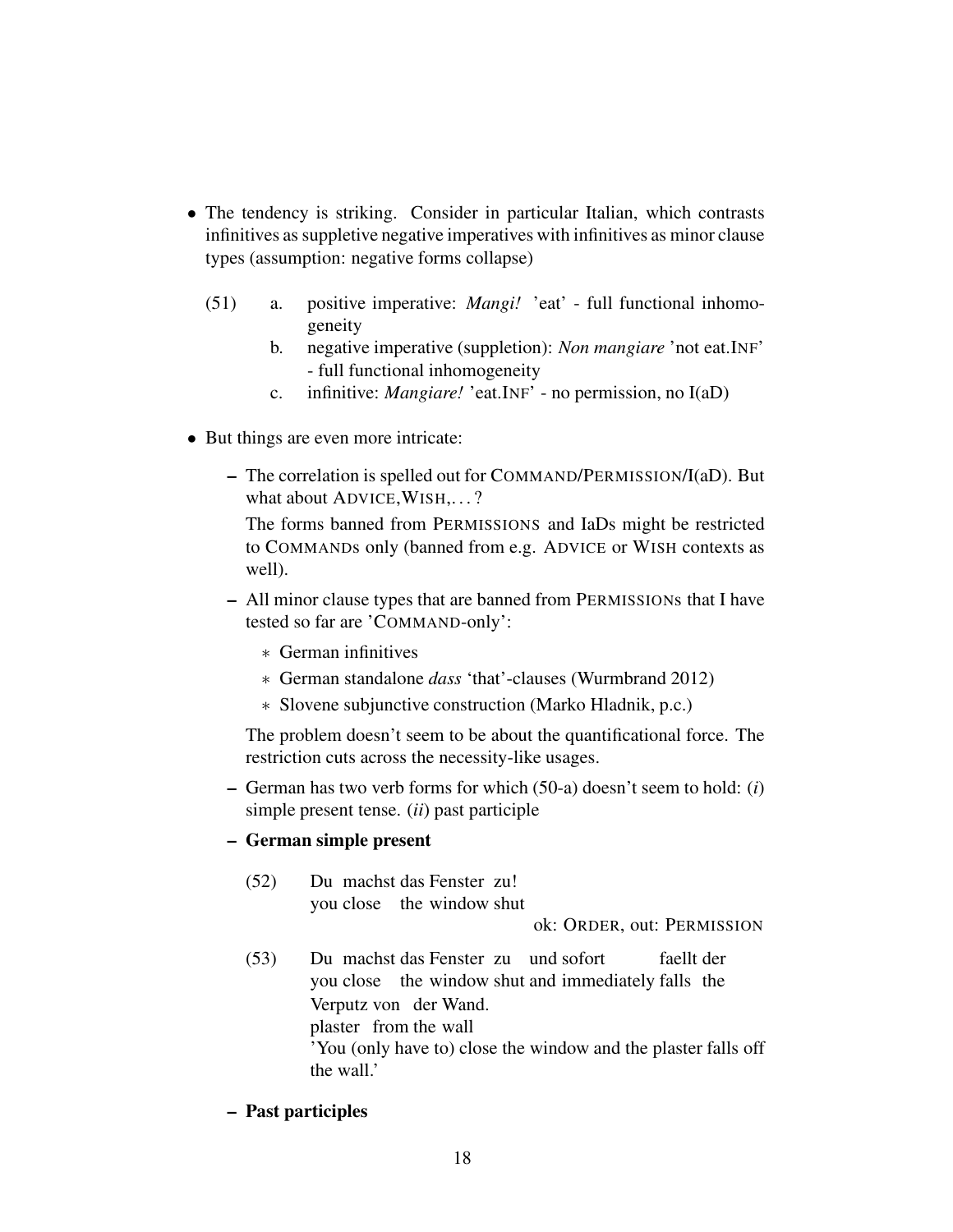can be used as an imperative-like minor clause-type (compare Rooryck and Postma 2007 for Dutch, Heinold 2012 for German, Aikhenvald 2010 cross-linguistically):

(54) *Aufgestanden!* 'get.up.PASTPART '(Come on/And now:/. . . ) get up!' COMMAND/ORDER; but not necessarily 'harsh, military-style command' (Heinold 2012); also some sort of ADVICE/EXHORTATION. Unacceptable in (49) (PERMISSION).

Participles in conditional conjunctions:

(55) *Einmal nicht aufgepasst und schon hat man den Schei....... auf dem PC. Wer kann mir einfache aber hilfreiche Tips geben, um diesen Mist von Windows ein für alle mal wieder von meinem PC zu bekommen.* one.time not watched.out.PASTPART and already has one the Sh. . . on the PC. 'You're unattentive just once and you have this s. . . on your PC. (Who can give me simple but helpful advice to get this windows crap off my system again and for good?)<sup>'17</sup>

- (56) *Kennt Ihr das? Einmal nicht aufgepasst und schon ist es passiert - man hat einen Fleck auf der Kleidung. Wie man den am besten rausbekommt und noch mehr praktische Tipps liefert die neue "haushalt aktiv Flecken App"* <sup>18</sup> Does this sound familiar? One.time not paid.attention and already it has happened - one has a stain on one's clothes. How to get that out best and some more practical advice you can find in the new version of "household active stains app"
- (57) a. too weak: 'There are situations in which you don't pay attention and it happens that your clothes get stained.'
	- b. too strong: 'If you don't pay attention just once, it has already happened - there's a stain on one's clothes.' (wanted: GEN + contextual restriction on top)
- (58) *Einmal nicht aufgepasst und schon kracht es beim Einparken oder Zurücksetzen. Selbst bei geringem Fahrtempo entstehen ärgerliche und zum Teil teure Schäden. Die lassen sich ganz einfach verhindern.*

<sup>17</sup>http://answers.yahoo.com/question/index?qid=20080816182613AAeLFfQ

<sup>18</sup>http://www.haushalt-aktiv.at/app.aspx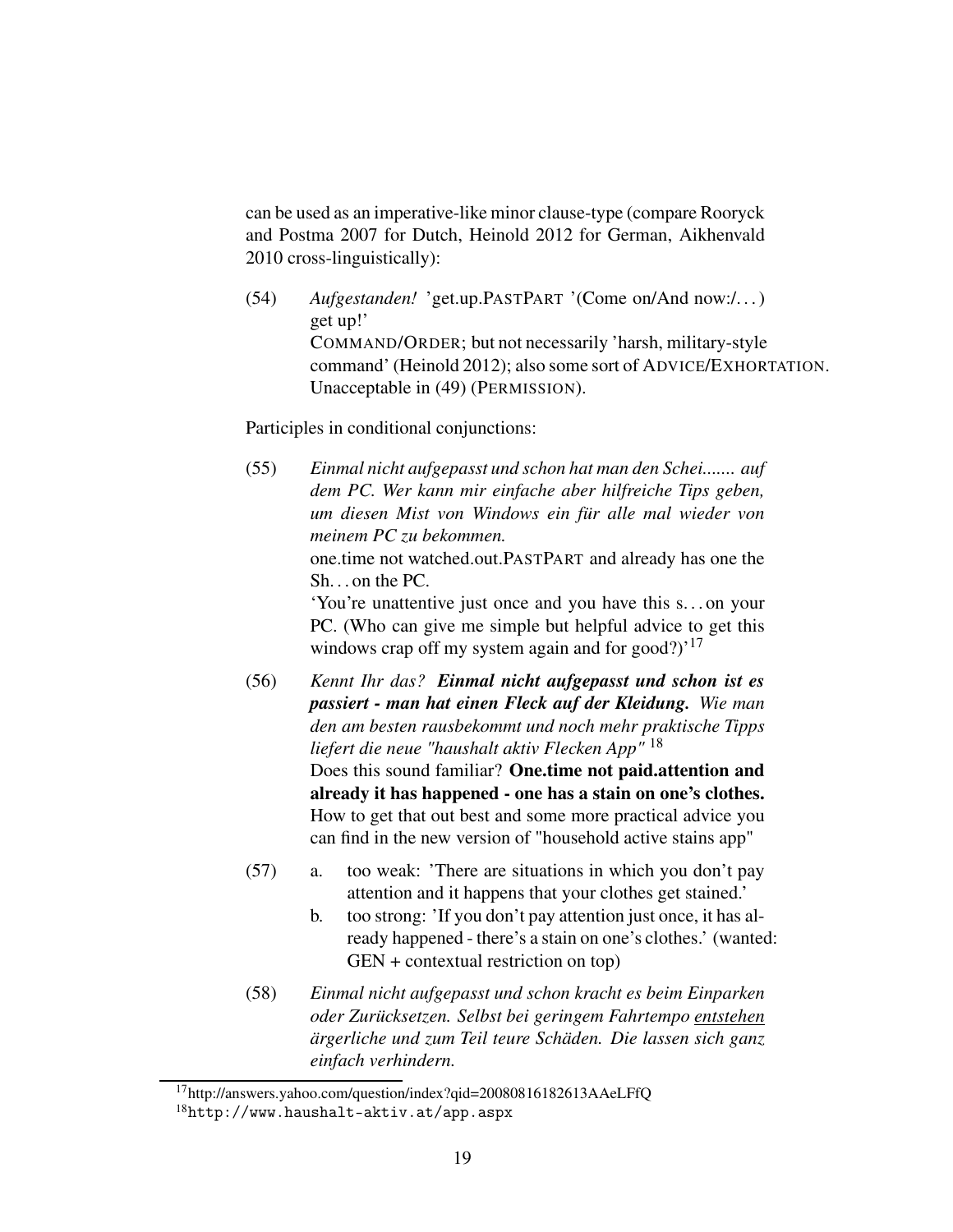One.time not paid.attention and already crashes it in parking or backing.up. even with slow speed come.about.PRESIND annoying and partly expensive damage. You can prevent them easily

'In parking or backing up, if you don't pay attention just once, there's a crash when you park or back up. Even with slow speed this leads to annoying and partly expensive damage. It's easy to prevent them. [Advertisement follows]<sup>19</sup>

Wanted, roughly (assuming that some parking situations as such count as exceptional, e.g. because the device that is being advertised has been installed):

(59) GEN*s*, *x*[*s* is a situation of *x* parking or backing up]( $\forall s' \leq s[x$ doesn't pay attention in  $s' \to \exists s'' \le s[s' \le s'' \land$  there is a crash in *s* ′′]])

Compare episodic variant:

(60) *Einen Moment nicht aufgepasst und schon war es passiert. Die U 17 des SE Freising verlor in der Bayernliga auch bei Greuther Fürth knapp mit 0:1.* one.moment not paid attention and it had already happened. 'They didn't pay attention for a single moment and - there: U 17 of SE Freising lost in the Bayernliga at Greuther Fürth again at  $0:1$ .' <sup>20</sup>

Compare also possibility modals and *even if*-conditionals (Schwager 2006b)

- (61) a. *Du kannst ihm seine LEIBSPEISE kochen und er wird sie nicht probieren!* You can cook his favorite dish and he won't try it.
	- b. *Koch ihm seine LEIBSPEISE und er versucht's nicht.* Cook his favorite dish and he won't try it.

<sup>19</sup>http://www.youtube.com/watch?v=cNkOKCnsVr8

<sup>20</sup>http://www.fupa.net/spielberichte/spvgg-greuther-fuerth-sc-eintracht-freising-469559.html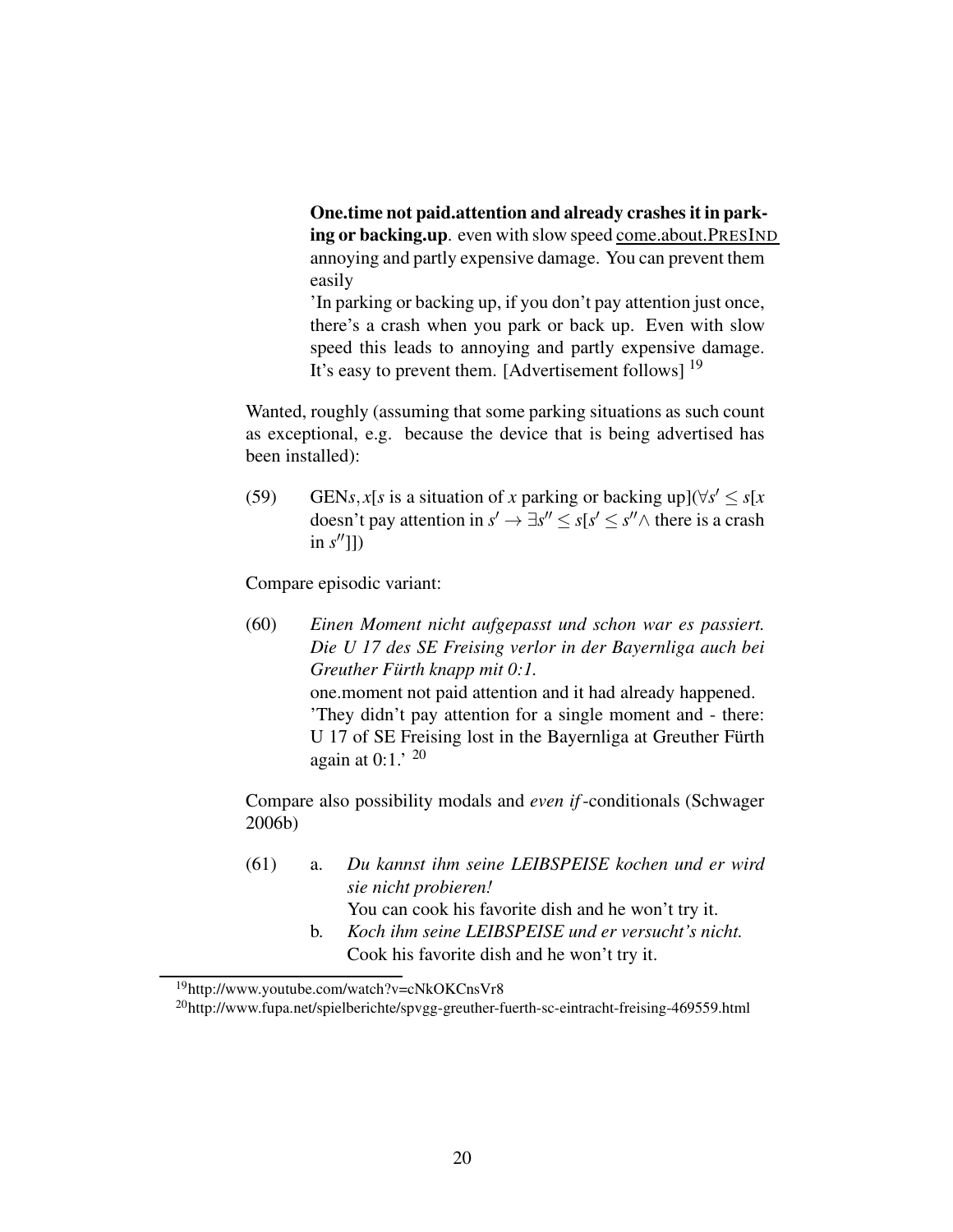## 5 Imperatives and *ruhig*

• Grosz (2009) observes that certain German discourse particles seem to require the presence of a modal operator of a particular force

*ruhig*: possibility, *JA/BLOSZ*: necessity

- Imperatives license both *ruhig* and *JA/BLOSZ* ⇒ imperatives contain modal operator with ambiguous modal force (compare Rullmann, Matthewson, and Davis 2008; Kratzer 2012; Hackl and Nissenbaum 2011).
- Problem: *ruhig* appears with *soll* 'should':
	- $(62)$ the students should RUHIG Q-PARTICLE something work *Studenten sollen ruhig mal was arbeiten!* 'It's just good if the students get to work a bit more at least once (go ahead and give that assignment)'

*should* and PERMISSION-like imperatives: no conjunctions with prejacents that are contraries (see (38-a) above).

- Schwager (2010) argues that *ruhig* is sensitive to a discourse effect, not a modal operator:
	- (63) a. An action  $\alpha \in A_c^x$  is **optimal** in context *C* iff  $(\forall w \in CS_c)[O(f_c, g_c, w) \subseteq \alpha].$ 
		- b. An action  $\alpha \in A_c^x$  is **as-good-as-it-gets** in context *C* iff (∀*w* ∈ *CSc*)  $[(\exists w_i \in \bigcap (f_c(w) \cup \alpha))[(\forall w_j \in \bigcap f_c(w)) [w_j \leq_{g_c(w)} w_i \rightarrow$  $\alpha(w_i)$ ]].

*ruhig* returns its prejacent  $\alpha_{st}$  iff they occur in a sentence  $\phi$  whose LF is a sequence  $[\psi_1[ruhig[\alpha]]\psi_2]$  (with  $\psi_1$  and  $\psi_2$  possibly empty) and  $C +$  $\cdot \psi_1 \alpha \psi_2' = C'$  s.t.:

(64) (*i*)  $\alpha \in A_c^x$  and  $\alpha \in A_c^x$  $\alpha$ <sup>*x*</sup></sup>, (*ii*)  $\alpha$  is as-good-as-it-gets in *C*, and (*iii*)  $\alpha$ is optimal in *C* ′

Assumption: possibility modals achieve this effect easily, but under particular constellation, necessity modals like *should* or imperatives can achieve the same effect.

Problem: *ruhig* works with *should* and imperatives, but not with *must*.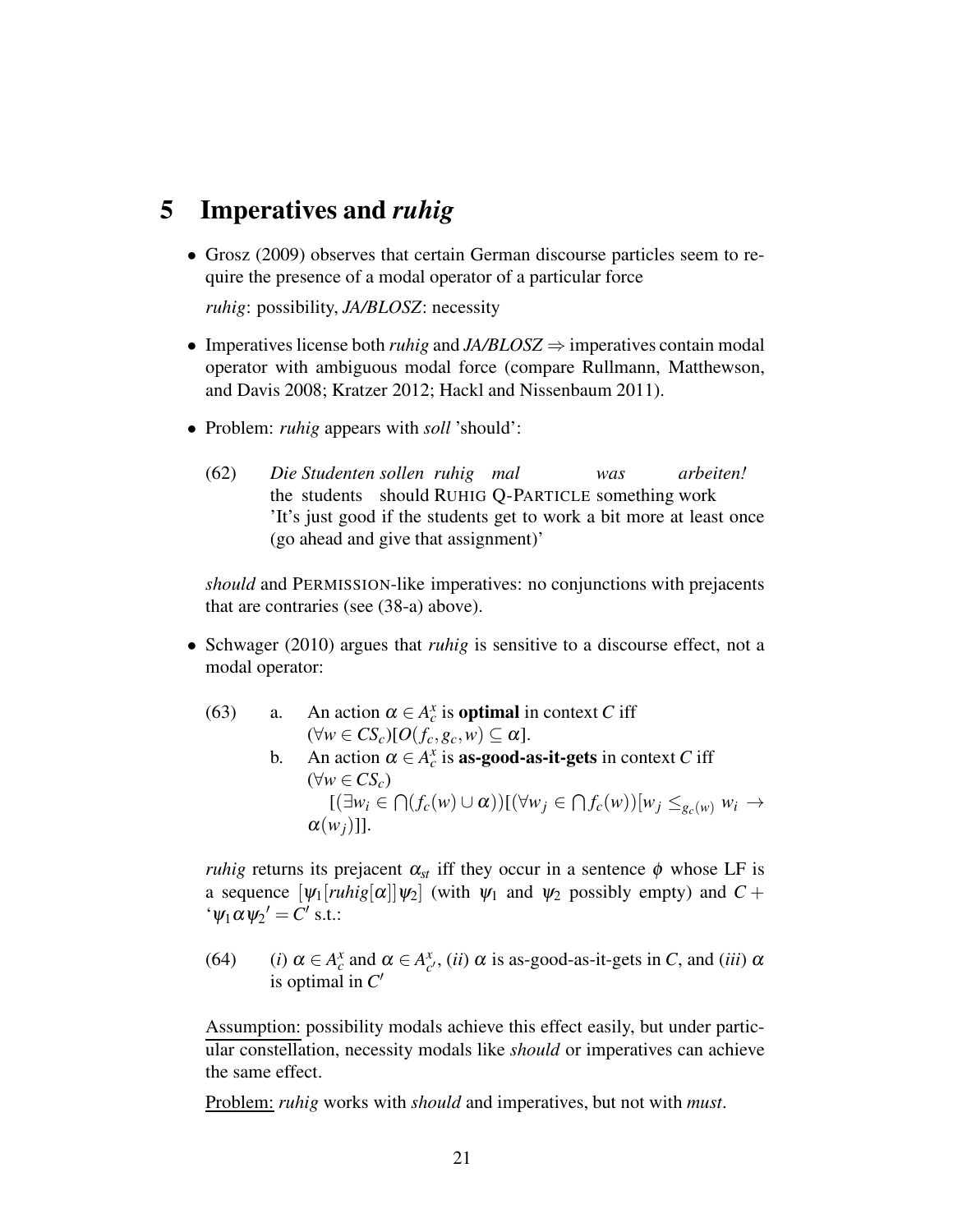- I still think that the account is on the right track. But it fails to take into account at least two aspect:
	- 1. It has to be known that the addressee desires either (*i*) the prejacent of the modal (or, in the absence of a modal, the proposition expressed by *ruhig*'s host sentence, or (*ii*) a proposition that follows from the proposition mentioned in (*i*).
	- 2. The *ruhig*-utterance may not reduce the options for action that are available to the addressee (it just 'promotes' one that is known to be desired as optimal according to some other set of criteria; other options are still available0.
- I think that the second feature will explain why sentences dominated by *soll* but not *muss* can host *ruhig*: it relates to independent observations about weak vs. strong necessity modals (cf. von Fintel and Iatridou 2008; Rubinstein 2012).
- If the effect on the context is spelled out in a dynamic framework (rather than as related to the utterance context directly), the account should carry over to embedded occurrences of *ruhig*.
- Objection Grosz (2012) (side-remark: *auch einmal* is obligatory for me, *pace* Grosz)
	- (65) *Diese australische Kannenpflanze ist groß genug, um* this Australian pitcher.plant is big enough to {*ruhig auch mal/auch mal ruhig*} RUHIG also once/ also once RUHIG a *eine Ratte zu verschlingen.* rat to devour 'This Australian pitcher plant is big enough in order to [ruhig] devour a rat every now and then.'

Flavor still 'if it decides to/wants to'.

• I agree with Grosz (2012) that Schwager (2010)'s examples of unmodalized declaratives that can contain *ruhig* (and: in contexts where they can contain *ruhig* felicitously) retain a modal flavor.

## 6 Conclusion

• Apparent possibility-readings for imperatives form an inhomogeneous class.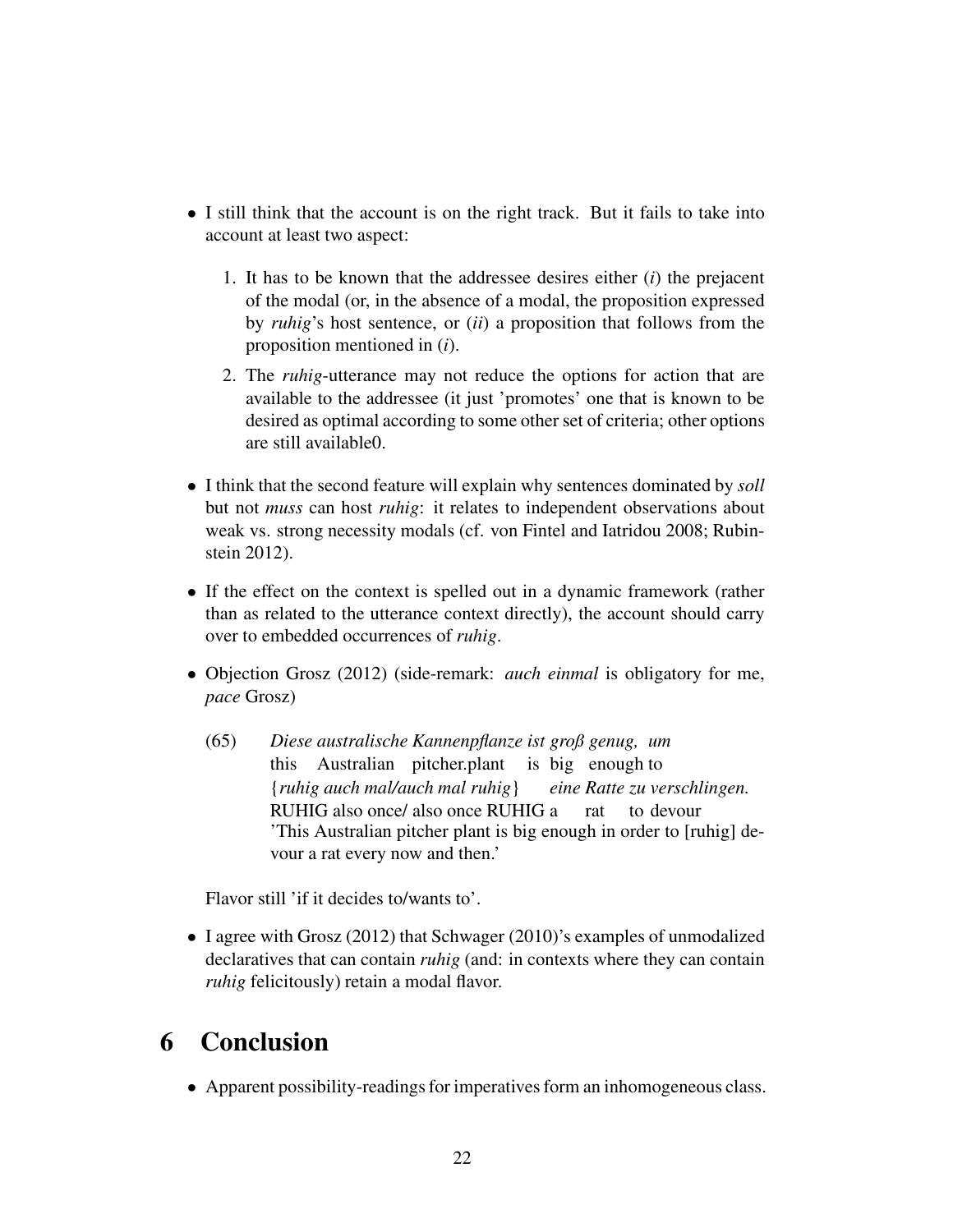- Minor clause types pick out very narrow subparts of possible imperative functions.
- If imperatives are necessity modals, there is a chance they are weak ones, plus practical feature, though.
- *ruhig* may yield to an analysis in terms of contextual effects if we take into account local contexts. It works with possibility modals and weak necessity modals, but not strong necessity modals. Unmodalized sentences work under particular constellations.

## References

- Aikhenvald, A. (2010). *Imperatives and Commands*. Oxford, New York: Oxford University Press.
- Aloni, M. (2004). On choice-offering imperatives. In P. Dekker and R. van Rooy (Eds.), *Proceedings of the Fourteenth Amsterdam Colloquium, 2003.* University of Amsterdam: ILLC.
- Austin, J. L. (1962). *How to do things with words*. Cambridge, MA: Harvard University Press.
- Bierwisch, M. (1980). Semantic structure and illocutionary force. In J. Searle (Ed.), *Speech Act Theory and Pragmatics*. Dordrecht: Reidel.
- Cariani, F., M. Kaufmann, and S. Kaufmann (2011). Deliberative modality under epistemic uncertainty. Manuscript, Northwestern University/University of Göttingen (submitted to *Linguistics and Philosophy*).
- Charlow, N. (2011). *Practical Language: Its Meaning and Use*. Ph. D. thesis, University of Michigan.
- Condoravdi, C. (2002). Temporal interpretation of modals: Modals for the present and for the past. In D. Beaver, S. Kaufmann, B. Clark, and L. Casillas (Eds.), *The Constuction of Meaning*, pp. 59–88. Stanford: CSLI.
- Condoravdi, C. and S. Lauer (2010). Speaking of preferences: Imperative and desiderative assertions in context speaking of possibility and time. Talk at 'The 7th Workshop on Inferential Mechanisms and their Linguistic Manifestation, University of Góttingen, Germany'.
- Condoravdi, C. and S. Lauer (2012). Imperatives: Meaning and illocutionary function. In C. Piñon (Ed.), *Empirical Issues in Syntax and Semantics*, Volume 9, pp. 1–21.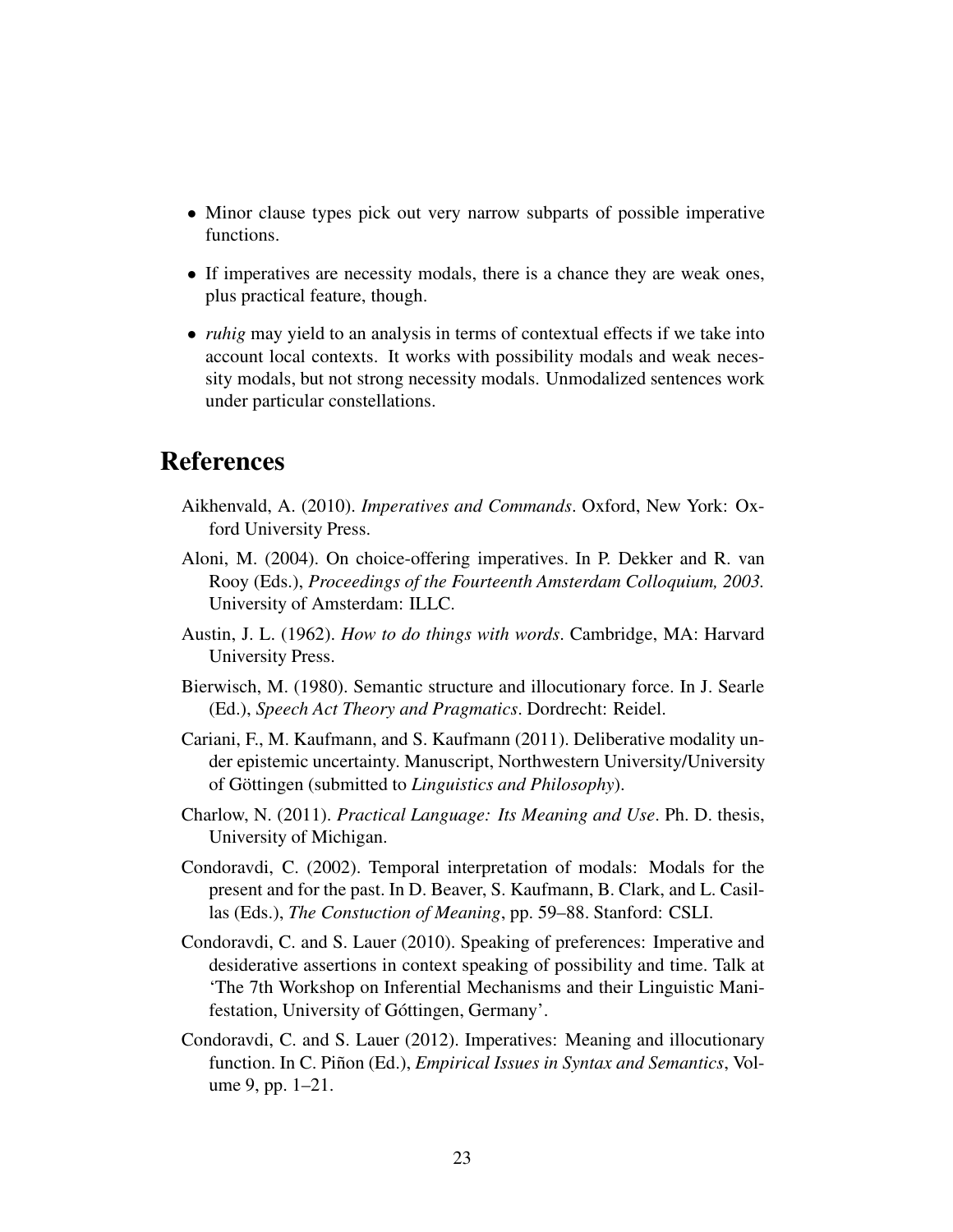- Crnič, L. and T. Trinh (2009). Embedding imperatives in English. In A. Riester and T. Solstad (Eds.), *Proceedings of Sinn und Bedeutung 13*, pp. 113–127. University of Stuttgart.
- Culicover, P. W. and R. Jackendoff (1997). Semantic subordination despite syntactic coordination. *Linguistic Inquiry 28*, 195–217.
- Donhauser, K. (1986). *Der Imperativ im Deutschen: Studien zur Syntax und Semantik des deutschen Modussystems*. Hamburg: Buske.
- Eckardt, R. (2009a). Integrated speech act theory. Manuscript, University of Göttingen.
- Eckardt, R. (2009b). The real, the apparent, and what is 'eigentlich'. In Behrens and C. Fabricius-Hansen (Eds.), *Structuring information in discourse: the explicit/implicit dimension*, pp. 1–32. Oslo Studies in Language 1.
- Frank, A. (1996). *Context Dependence in Modal Constructions*. Ph. D. thesis, University of Stuttgart.
- Groenendijk, J. and M. Stokhof (1984). *Studies on the Semantics of Questions and the Pragmatics of Answers*. Ph. D. thesis, University of Amsterdam.
- Grosz, P. (2008). German particles, modality, and the semantics of imperatives. To appear in Proceedings of NELS 39. Amherst, MA: GLSA.
- Grosz, P. (2009). German particles, modality, and the semantics of imperatives. In S. Lima, K. Mullin, and B. Smith (Eds.), *The Proceedings of NELS 39*, Amherst, MA. GLSA.
- Grosz, P. (2012). Modal particles in imperatives and related constructions.
- Gunlogson, C. (2003). *True to Form: Rising and Falling Declaratives as Questions in English*. New York: Routledge.
- Hackl, M. and J. Nissenbaum (2011). A modal ambiguity in *for*-infinitival relative clauses. *Natural Language Semantics online first*.
- Hamblin, C. L. (1987). *Imperatives*. New York: Blackwell.
- Heim, I. (1977). *Zum Verhältnis von Wahrheitsbedingungen-Semantik und Sprechakttheorie*. Sonderforschungsbereich 99. Universität Konstanz.
- Heinold, S. (2012). Gut durchlesen! Der deutsche Imperativ und seine funktionalen Synonyme. Ein Vergleich mit dem Finnischen. *Deutsche Sprache*.
- Kamp, H. (1973). Free choice permission. *Proceedings of the Aristotelian Society 74*, 57–74.
- Kamp, H. (1978). Semantics versus pragmatics. In F. Guenthner and S. J. Schmidt (Eds.), *Formal Semantics and Pragmatics for Natural Languages*, pp. 255–287. Dordrecht: Reidel.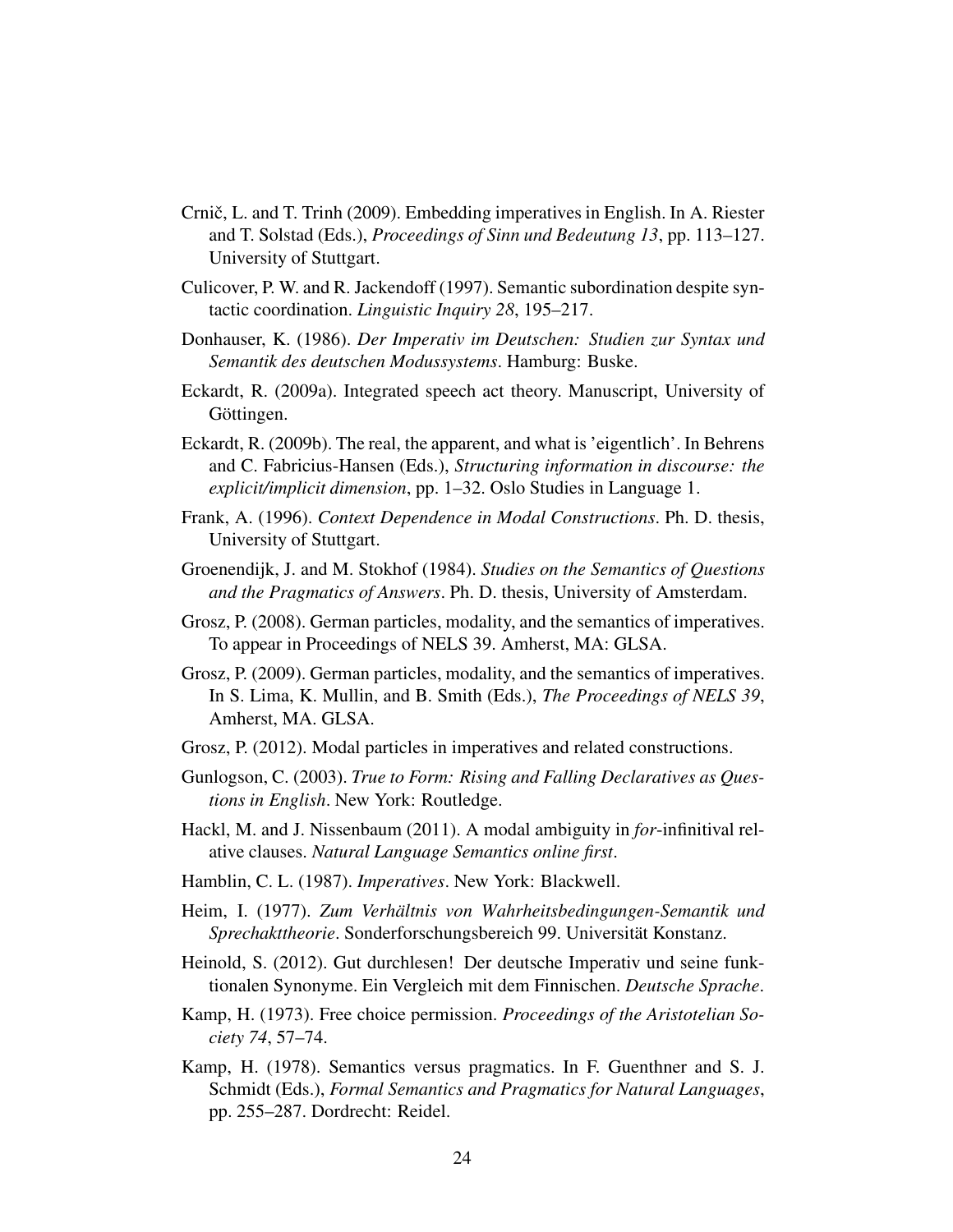- Karttunen, L. (1974). Presuppositions and linguistic context. *Theoretical Linguistics 1*, 181–194.
- Kaufmann, M. (2012). *Interpreting Imperatives*. Berlin: Springer.
- Kaufmann, M. and S. Kaufmann (2012). Epistemic particles and performativity. Proceedings of SALT 22.
- Kaufmann, M. and C. Poschmann (subm). Embedded imperatives and echo questions. Manuscript, 2011, University of Frankfurt/University of Göttingen. Submitted to *Language*.
- Kaufmann, S. and M. Schwager (2011). A unified analysis of conditional imperatives. In E. Cormany, S. Ito, and D. Lutz (Eds.), *Proceedings of semantics and linguistic theory (SALT) 19*, pp. 239–259. eLanguage.
- Kolodny, N. and J. MacFarlane (2010). Ifs and Oughts. *Journal of Philosophy 197*(3), 115–143.
- Kratzer, A. (1981). The notional category of modality. In H. Eikmeyer and H. Rieser (Eds.), *Words, Worlds, and Contexts. New Approaches in World Semantics.* Berlin: de Gruyter.
- Kratzer, A. (2012). *Modals and Conditionals*. Oxford University Press.
- Lassiter, D. (2011). *Measurement and modality: the scalar basis of modal semantics*. Ph. D. thesis, New York University.
- Lewis, D. (1979). A problem about permission. In E. Saarinen and al. (Eds.), *Essays in Honor of Jaakko Hintikka*. Dordrecht: Reidel. Manuscript from 1970.
- Ninan, D. (2005). Two puzzles about deontic necessity. In J. Gajewski, V. Hacquard, B. Nickel, and S. Yalcin (Eds.), *New Work on Modality*, pp. 149–178. Cambridge, MA: MIT Working Papers in Linguistics.
- Pak, M., P. Portner, and R. Zanuttini (2004). Deriving clause types: Focusing on Korean. In Y. I. of Language and I. Studies (Eds.), *Proceedings of the Linguistic Society of Korea 2004*, pp. 359–368. Seoul: Hanshin Publishing Company.
- Portner, P. (2005). The semantics of imperatives within a theory of clause types. In K. Watanabe and R. B. Young (Eds.), *Proceedings of SALT 14*. New York: CLC Publications.
- Portner, P. (2007). Imperatives and modals. *Natural Language Semantics 15*, 351–383.
- Portner, P. (2009). *Modality*. Oxford: Oxford University Press.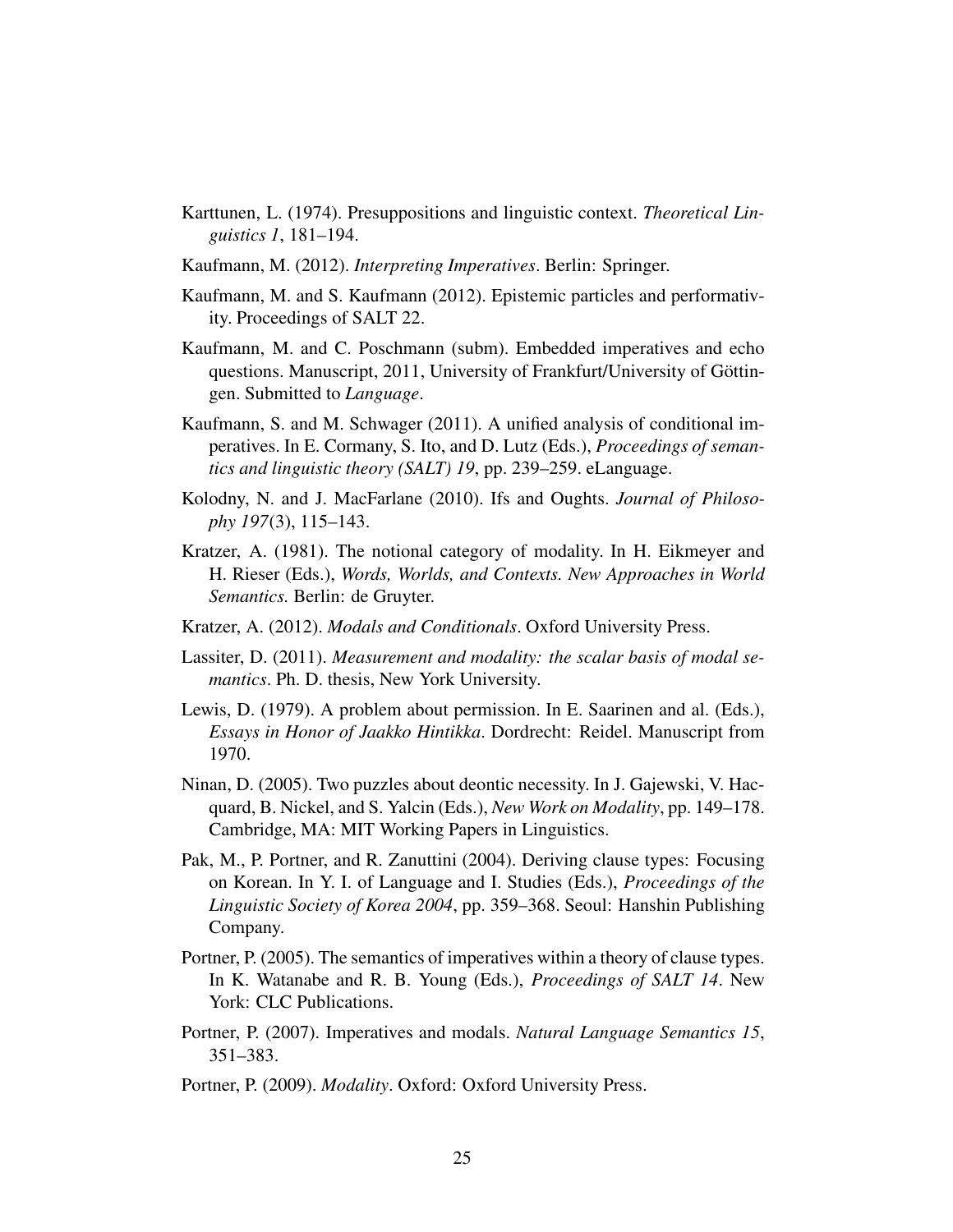- Portner, P. (t.a.). Imperatives. Handbook-article, Eds. Aloni, Maria and Dekker, Paul.
- Rögnvaldsson, E. (1998). The syntax of the imperative in Old Scandinavian. Manuscript, University of Iceland.
- Rooryck, J. and G. Postma (2007). On participal imperatives. In . van der Wurff (Ed.), *Imperative Clauses in Generative Grammar*, pp. 273–296. Amsterdam/Philadelphia: Benjamins.
- Ross, A. (1944). Imperatives and logic. *Philosophy of Science 11*, 30–46.
- Rubinstein, A. (2012). *Roots of Modality*. Ph. D. thesis, University of Massachusetts, Amherst.
- Rullmann, H., L. Matthewson, and H. Davis (2008). Modals as distributive indefinites. *Natural Language Semantics 16*, 317âÅ \$357.
- Sadock, J. M. and A. M. Zwicky (1985). Speech act distinctions in syntax. In T. Shopen (Ed.), *Language Typology and Syntactic Description*, Volume I, pp. 155–196. Cambridge: Cambridge University Press.
- Schmerling, S. (1982). How imperatives are special and how they aren't. In R. Schneider, K. Tuite, and R. Chametzky (Eds.), *Papers from the Para-Session on Nondeclaratives*, pp. 93–106. Chicago Linguistics Society.
- Schwager, M. (2005). Exhaustive imperatives. In M. Franke and P. Dekker (Eds.), *Proceedings of the Fifteenth Amsterdam Colloquium, December 19- 21, 2005.*, pp. 233–238. Amsterdam: ILLC.
- Schwager, M. (2006a). Conditionalized imperatives. In C. Tancredi, M. Kanazawa, I. Imani, and K. Kusumoto (Eds.), *Proceedings of SALT XVI*. Ithaca, NY: CLC Publications.
- Schwager, M. (2006b). *Interpreting Imperatives*. Ph. D. thesis, University of Frankfurt.
- Schwager, M. (2010). Modality and speech acts: troubled by German 'ruhig'. In M. Aloni and K. Schulz (Eds.), *Proceedings of the 17th Amsterdam Colloquium*. Amsterdam: ILLC.
- Searle, J. and D. Vanderveken (1985). *Foundations of illocutionary logic*. Cambridge, England: Cambridge University.
- Sloman, A. (1970). Ought and better. *Mind 79*(315), 385–394.
- von Fintel, K. and S. Iatridou (2009). Morphology, syntax, and semantics of modals. Lecture notes for LSA summer institute.
- von Fintel, K. and S. Iatridou (2012). What is in a mediterranean imperative? Ms., MIT.